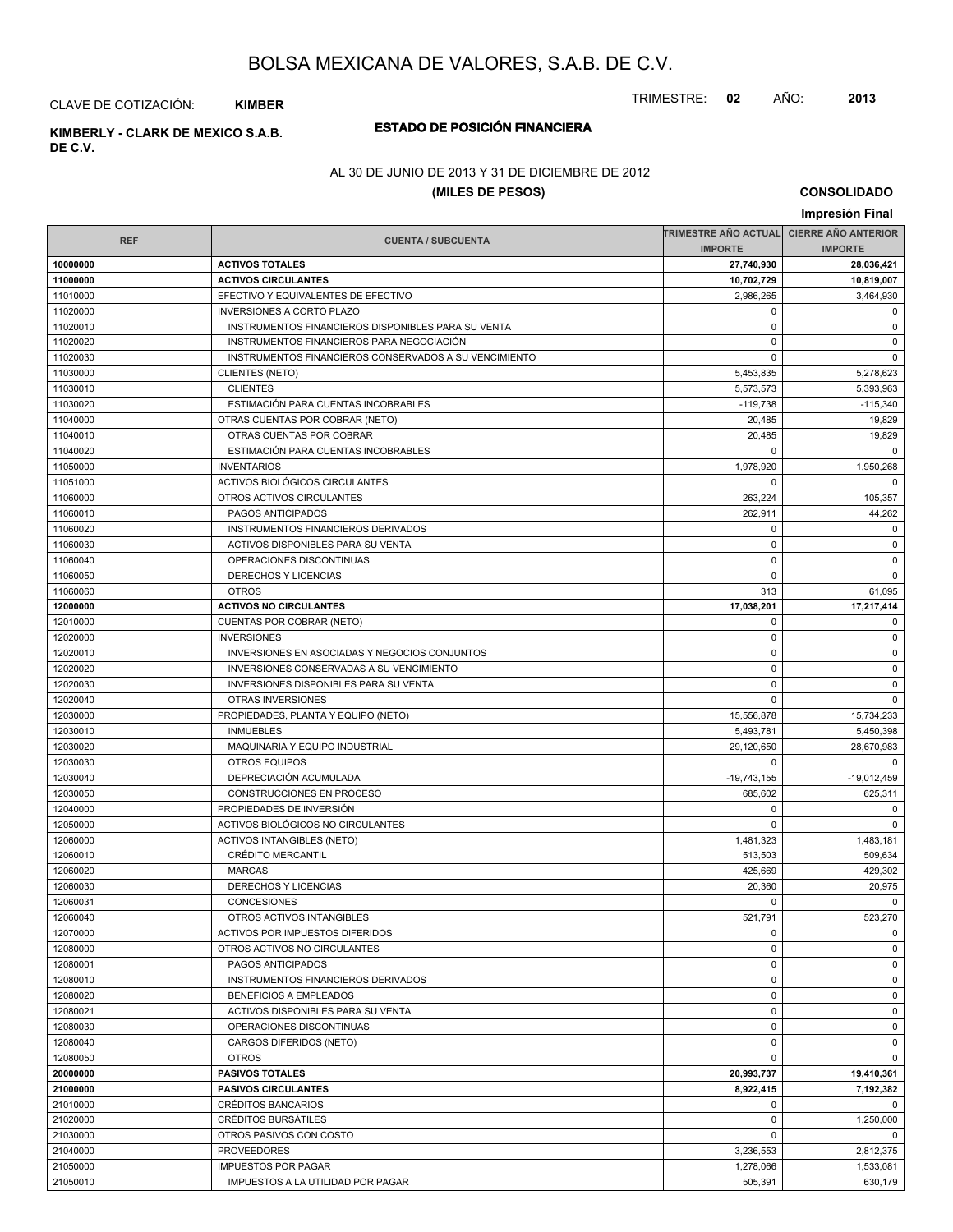TRIMESTRE: **02** AÑO: **2013**

CLAVE DE COTIZACIÓN: **KIMBER**

**ESTADO DE POSICIÓN FINANCIERA KIMBERLY - CLARK DE MEXICO S.A.B. DE C.V.**

### AL 30 DE JUNIO DE 2013 Y 31 DE DICIEMBRE DE 2012

### **(MILES DE PESOS)**

**CONSOLIDADO**

|            |                                                                                          |                      | Impresión Final            |  |
|------------|------------------------------------------------------------------------------------------|----------------------|----------------------------|--|
|            |                                                                                          | TRIMESTRE AÑO ACTUAL | <b>CIERRE AÑO ANTERIOR</b> |  |
| <b>REF</b> | <b>CUENTA / SUBCUENTA</b>                                                                | <b>IMPORTE</b>       | <b>IMPORTE</b>             |  |
| 21050020   | OTROS IMPUESTOS POR PAGAR                                                                | 772,675              | 902,902                    |  |
| 21060000   | OTROS PASIVOS CIRCULANTES                                                                | 4,407,796            | 1,596,926                  |  |
| 21060010   | <b>INTERESES POR PAGAR</b>                                                               | 76,709               | 79,206                     |  |
| 21060020   | <b>INSTRUMENTOS FINANCIEROS DERIVADOS</b>                                                | $\Omega$             | $\Omega$                   |  |
| 21060030   | <b>INGRESOS DIFERIDOS</b>                                                                | $\Omega$             | $\Omega$                   |  |
| 21060050   | <b>BENEFICIOS A EMPLEADOS</b>                                                            | 737,136              | 1,006,832                  |  |
| 21060060   | <b>PROVISIONES</b>                                                                       | 155,993              | 141,160                    |  |
| 21060061   | PASIVOS RELACIONADOS CON ACTIVOS DISPONIBLES PARA SU VENTA CIRCULANTES                   | $\mathbf 0$          | $\mathbf 0$                |  |
| 21060070   | OPERACIONES DISCONTINUAS                                                                 | $\Omega$             | $\mathbf 0$                |  |
| 21060080   | <b>OTROS</b>                                                                             | 3,437,958            | 369,728                    |  |
| 22000000   | <b>PASIVOS NO CIRCULANTES</b>                                                            | 12,071,322           | 12,217,979                 |  |
| 22010000   | <b>CRÉDITOS BANCARIOS</b>                                                                | $\mathbf 0$          | $\Omega$                   |  |
| 22020000   | <b>CRÉDITOS BURSÁTILES</b>                                                               | 9,981,854            | 9,978,834                  |  |
| 22030000   | OTROS PASIVOS CON COSTO                                                                  | $\Omega$             | $\Omega$                   |  |
| 22040000   | PASIVOS POR IMPUESTOS DIFERIDOS                                                          | 1,744,002            | 1,847,104                  |  |
| 22050000   | OTROS PASIVOS NO CIRCULANTES                                                             | 345,466              | 392,041                    |  |
| 22050010   | INSTRUMENTOS FINANCIEROS DERIVADOS                                                       | 153,691              | 175,037                    |  |
| 22050020   | <b>INGRESOS DIFERIDOS</b>                                                                | $\mathbf 0$          | $\Omega$                   |  |
| 22050040   | <b>BENEFICIOS A EMPLEADOS</b>                                                            | 54,646               | 79,875                     |  |
| 22050050   | <b>PROVISIONES</b>                                                                       | $\Omega$             | $\Omega$                   |  |
| 22050051   | PASIVOS RELACIONADOS CON ACTIVOS DISPONIBLES PARA SU VENTA NO CIRCULANTES                | $\mathbf 0$          | $\pmb{0}$                  |  |
| 22050060   | OPERACIONES DISCONTINUAS                                                                 | $\Omega$             | $\Omega$                   |  |
| 22050070   | <b>OTROS</b>                                                                             | 137,129              | 137,129                    |  |
| 30000000   | <b>CAPITAL CONTABLE</b>                                                                  | 6,747,193            | 8,626,060                  |  |
| 30010000   | CAPITAL CONTABLE DE LA PARTICIPACIÓN CONTROLADORA                                        | 6,747,193            | 8,626,060                  |  |
| 30030000   | <b>CAPITAL SOCIAL</b>                                                                    | 2,911,005            | 2,913,821                  |  |
| 30040000   | ACCIONES RECOMPRADAS                                                                     | $\mathbf 0$          | $\mathbf 0$                |  |
| 30050000   | PRIMA EN EMISIÓN DE ACCIONES                                                             | $\Omega$             | $\Omega$                   |  |
| 30060000   | APORTACIONES PARA FUTUROS AUMENTOS DE CAPITAL                                            | $\mathbf 0$          | $\mathbf 0$                |  |
| 30070000   | OTRO CAPITAL CONTRIBUIDO                                                                 | $\mathbf 0$          | $\mathbf 0$                |  |
| 30080000   | UTILIDADES RETENIDAS (PERDIDAS ACUMULADAS)                                               | 4,002,979            | 5,902,334                  |  |
| 30080010   | <b>RESERVA LEGAL</b>                                                                     | 2,193                | 2,193                      |  |
| 30080020   | <b>OTRAS RESERVAS</b>                                                                    | $\mathbf 0$          | $\Omega$                   |  |
| 30080030   | RESULTADOS DE EJERCICIOS ANTERIORES                                                      | 1,632,462            | 1,755,453                  |  |
| 30080040   | RESULTADO DEL EJERCICIO                                                                  | 2,368,324            | 4,144,688                  |  |
| 30080050   | <b>OTROS</b>                                                                             | $\mathbf 0$          | $\mathbf 0$                |  |
| 30090000   | OTROS RESULTADOS INTEGRALES ACUMULADOS (NETOS DE IMPUESTOS)                              | $-166,791$           | $-190,095$                 |  |
| 30090010   | GANANCIAS POR REVALUACIÓN DE PROPIEDADES                                                 | $\mathbf 0$          | $\Omega$                   |  |
| 30090020   | GANANCIAS (PERDIDAS) ACTUARIALES POR OBLIGACIONES LABORALES                              | $-59,496$            | $-59,496$                  |  |
| 30090030   | RESULTADO POR CONVERSIÓN DE MONEDAS EXTRANJERAS                                          | 289                  | $-8,073$                   |  |
| 30090040   | CAMBIOS EN LA VALUACIÓN DE ACTIVOS FINANCIEROS DISPONIBLES PARA SU VENTA                 | $\Omega$             | $\Omega$                   |  |
| 30090050   | CAMBIOS EN LA VALUACIÓN DE INSTRUMENTOS FINANCIEROS DERIVADOS                            | $-107,584$           | $-122,526$                 |  |
| 30090060   | CAMBIOS EN EL VALOR RAZONABLE DE OTROS ACTIVOS                                           | $\Omega$             | $\mathbf 0$                |  |
| 30090070   | PARTICIPACIÓN EN OTROS RESULTADOS INTEGRALES DE ASOCIADAS Y NEGOCIOS<br><b>CONJUNTOS</b> | $\pmb{0}$            | $\pmb{0}$                  |  |
| 30090080   | OTROS RESULTADOS INTEGRALES                                                              | $\mathbf 0$          | $\Omega$                   |  |
| 30020000   | CAPITAL CONTABLE DE LA PARTICIPACIÓN NO CONTROLADORA                                     | $\mathbf 0$          | $\mathbf 0$                |  |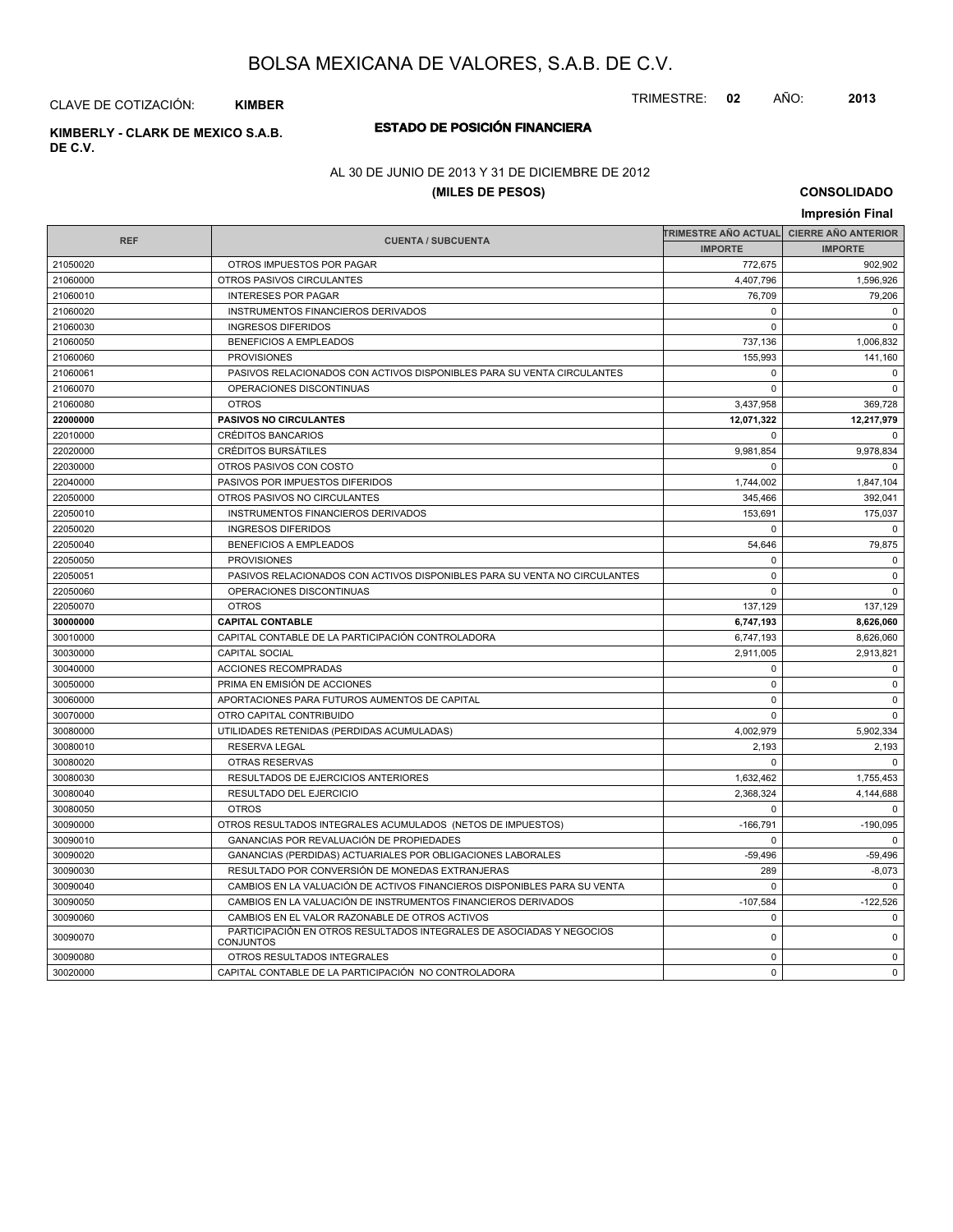TRIMESTRE: **02** AÑO: **2013**

#### CLAVE DE COTIZACIÓN: **KIMBER**

# **DE C.V.**

### **ESTADO DE POSICIÓN FINANCIERA KIMBERLY - CLARK DE MEXICO S.A.B. DATOS INFORMATIVOS**

AL 30 DE JUNIO DE 2013 Y 31 DE DICIEMBRE DE 2012

#### **(MILES DE PESOS)**

### **CONSOLIDADO**

#### **Impresión Final IMPORTE TRIMESTRE AÑO ACTUAL IMPORTE REF CIERRE AÑO ANTERIOR CUENTA / SUBCUENTA CONCEPTOS** 91000010 PASIVOS MONEDA EXTRANJERA CORTO PLAZO 1,794,468 1,513,969 1,513,969 91000020 PASIVOS MONEDA EXTRANJERA LARGO PLAZO 0 0 91000030 CAPITAL SOCIAL NOMINAL 8.569 8.569 8.569 91000040 CAPITAL SOCIAL POR ACTUALIZACIÓN 2,902,444 2,902,444 2,905,252 91000050 FONDOS PARA PENSIONES Y PRIMA DE ANTIGÜEDAD 394,098 378,382 91000060 NUMERO DE FUNCIONARIOS (\*) 0 0 91000070 NUMERO DE EMPLEADOS (\*) 2,639 2,639 2,618 91000080 NUMERO DE OBREROS (\*) 6,151 (\* 191000080 5,208 | 5,151 (\* 191000080 5,208 | 5,151 (\* 1910) 91000090 NUMERO DE ACCIONES EN CIRCULACIÓN (\*) 3,138,223,754 3,138,223,754 3,141,259,525 91000100 NUMERO DE ACCIONES RECOMPRADAS (\*) 15,425,371 1668,120 91000110 EFECTIVO RESTRINGIDO (1) 0 0 91000120 DEUDA DE ASOCIADAS GARANTIZADA 0 0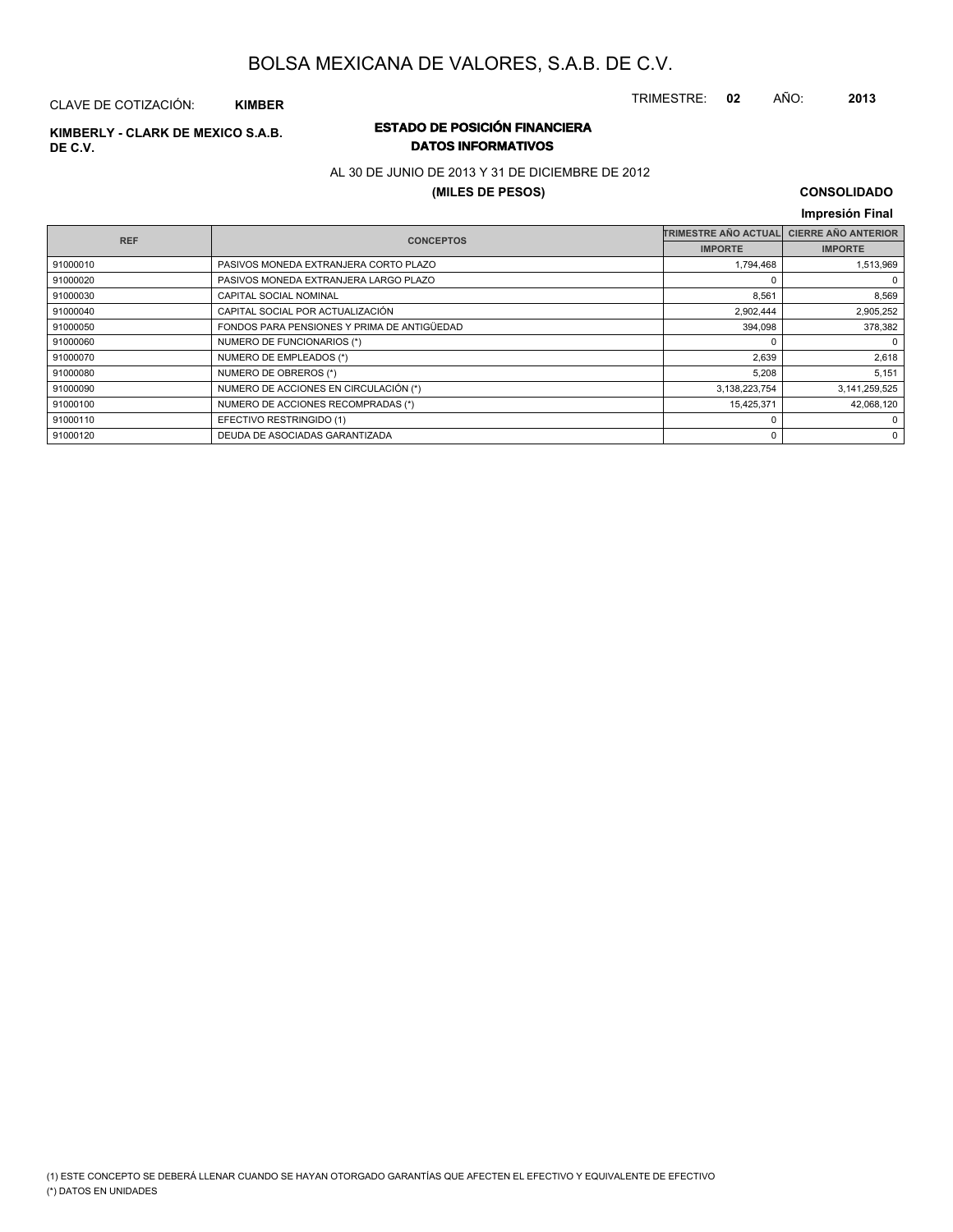**KIMBERLY - CLARK DE MEXICO S.A.B. DE C.V.** CLAVE DE COTIZACIÓN: **KIMBER** TRIMESTRE: **02** AÑO: **2013**

#### **ESTADOS DE RESULTADOS INTEGRALES**

#### **CONSOLIDADO**

#### POR LOS PERIODOS DE SEIS Y TRES MESES TERMINADOS AL 30 DE JUNIO DE 2013 Y 2012

|            | (MILES DE PESOS)                                                              |                   |                  | Impresión Final     |                  |  |
|------------|-------------------------------------------------------------------------------|-------------------|------------------|---------------------|------------------|--|
|            |                                                                               | <b>AÑO ACTUAL</b> |                  | <b>AÑO ANTERIOR</b> |                  |  |
| <b>REF</b> | <b>CUENTA / SUBCUENTA</b>                                                     | <b>ACUMULADO</b>  | <b>TRIMESTRE</b> | <b>ACUMULADO</b>    | <b>TRIMESTRE</b> |  |
| 40010000   | <b>INGRESOS NETOS</b>                                                         | 15,176,577        | 7,605,041        | 14,429,872          | 7,263,486        |  |
| 40010010   | <b>SERVICIOS</b>                                                              | $\mathbf 0$       | $\mathbf 0$      | $\mathbf 0$         | $\mathbf 0$      |  |
| 40010020   | <b>VENTA DE BIENES</b>                                                        | 15.176.577        | 7.605.041        | 14,429,872          | 7.263.486        |  |
| 40010030   | <b>INTERESES</b>                                                              | $\mathbf 0$       | 0                | $\mathbf 0$         | $\mathbf 0$      |  |
| 40010040   | <b>REGALIAS</b>                                                               | $\pmb{0}$         | $\pmb{0}$        | 0                   | $\mathbf 0$      |  |
| 40010050   | <b>DIVIDENDOS</b>                                                             | $\Omega$          | $\Omega$         | $\Omega$            | $\mathbf 0$      |  |
| 40010060   | ARRENDAMIENTO                                                                 | $\mathbf 0$       | 0                | $\mathbf 0$         | $\mathbf 0$      |  |
| 40010061   | CONSTRUCCIÓN                                                                  | $\mathbf 0$       | $\mathbf 0$      | $\mathbf 0$         | $\mathsf 0$      |  |
| 40010070   | <b>OTROS</b>                                                                  | $\mathbf 0$       | $\Omega$         | $\Omega$            | $\Omega$         |  |
| 40020000   | <b>COSTO DE VENTAS</b>                                                        | 9,093,827         | 4,515,447        | 9,036,170           | 4,461,385        |  |
| 40021000   | UTILIDAD (PÉRDIDA) BRUTA                                                      | 6.082.750         | 3.089.594        | 5,393,702           | 2.802.101        |  |
| 40030000   | <b>GASTOS GENERALES</b>                                                       | 2,361,987         | 1,179,418        | 2,223,600           | 1,099,782        |  |
| 40040000   | UTILIDAD (PÉRDIDA) ANTES DE OTROS INGRESOS Y GASTOS, NETO                     | 3,720,763         | 1,910,176        | 3,170,102           | 1,702,319        |  |
| 40050000   | OTROS INGRESOS Y (GASTOS), NETO                                               | $\mathbf{0}$      | $\mathbf{0}$     | 0                   | $\mathbf{0}$     |  |
| 40060000   | UTILIDAD (PÉRDIDA) DE OPERACIÓN (*)                                           | 3,720,763         | 1,910,176        | 3,170,102           | 1,702,319        |  |
| 40070000   | <b>INGRESOS FINANCIEROS</b>                                                   | 67,729            | 26,643           | 62,781              | 23,644           |  |
| 40070010   | <b>INTERESES GANADOS</b>                                                      | 65,106            | 26.643           | 50.392              | 23,644           |  |
| 40070020   | UTILIDAD POR FLUCTUACIÓN CAMBIARIA, NETO                                      | 2,623             | $\mathbf 0$      | 12,389              | $\mathbf 0$      |  |
| 40070030   | UTILIDAD POR DERIVADOS, NETO                                                  | $\Omega$          | $\Omega$         | $\Omega$            | $\Omega$         |  |
| 40070040   | UTILIDAD POR CAMBIOS EN VALOR RAZONABLE DE INSTRUMENTOS<br><b>FINANCIEROS</b> | $\mathbf 0$       | $\Omega$         | $\Omega$            | $\mathbf 0$      |  |
| 40070050   | OTROS INGRESOS FINANCIEROS                                                    | $\Omega$          | 0                | $\Omega$            | $\Omega$         |  |
| 40080000   | <b>GASTOS FINANCIEROS</b>                                                     | 386,476           | 231,528          | 403,621             | 266,527          |  |
| 40080010   | <b>INTERESES PAGADOS</b>                                                      | 386,476           | 186,730          | 403,621             | 201,243          |  |
| 40080020   | PÉRDIDA POR FLUCTUACIÓN CAMBIARIA, NETO                                       | 0                 | 44.798           | 0                   | 65,284           |  |
| 40080030   | PÉRDIDA POR DERIVADOS, NETO                                                   | $\mathbf 0$       | 0                | $\mathbf 0$         | $\mathsf 0$      |  |
| 40080050   | PÉRDIDA POR CAMBIOS EN VALOR RAZONABLE DE INSTRUMENTOS<br><b>FINANCIEROS</b>  | $\mathbf 0$       | $\Omega$         | $\Omega$            | $\mathbf 0$      |  |
| 40080060   | OTROS GASTOS FINANCIEROS                                                      | $\mathbf 0$       | 0                | $\mathbf 0$         | $\Omega$         |  |
| 40090000   | <b>INGRESOS (GASTOS) FINANCIEROS NETO</b>                                     | $-318,747$        | $-204,885$       | $-340,840$          | $-242,883$       |  |
| 40100000   | PARTICIPACIÓN EN LOS RESULTADOS DE ASOCIADAS Y NEGOCIOS<br><b>CONJUNTOS</b>   | $\Omega$          | $\Omega$         | $\Omega$            | $\Omega$         |  |
| 40110000   | UTILIDAD (PÉRDIDA) ANTES DE IMPUESTOS A LA UTILIDAD                           | 3,402,016         | 1,705,291        | 2,829,262           | 1,459,436        |  |
| 40120000   | <b>IMPUESTOS A LA UTILIDAD</b>                                                | 1,033,692         | 507,032          | 882,579             | 443,290          |  |
| 40120010   | <b>IMPUESTO CAUSADO</b>                                                       | 1,141,692         | 557,032          | 952,579             | 513,290          |  |
| 40120020   | <b>IMPUESTO DIFERIDO</b>                                                      | $-108.000$        | $-50.000$        | $-70,000$           | $-70,000$        |  |
| 40130000   | UTILIDAD (PÉRDIDA) DE LAS OPERACIONES CONTINUAS                               | 2,368,324         | 1,198,259        | 1,946,683           | 1,016,146        |  |
| 40140000   | UTILIDAD (PÉRDIDA) DE LAS OPERACIONES DISCONTINUAS, NETO                      | $\Omega$          | 0                | 0                   | $\Omega$         |  |
| 40150000   | UTILIDAD (PÉRDIDA) NETA                                                       | 2,368,324         | 1,198,259        | 1,946,683           | 1,016,146        |  |
| 40160000   | PARTICIPACIÓN NO CONTROLADORA EN LA UTILIDAD (PÉRDIDA) NETA                   | $\mathbf 0$       | 0                | 0                   | $\Omega$         |  |
| 40170000   | PARTICIPACIÓN CONTROLADORA EN LA UTILIDAD (PÉRDIDA) NETA                      | 2,368,324         | 1,198,259        | 1,946,683           | 1,016,146        |  |
|            |                                                                               |                   |                  |                     |                  |  |
| 40180000   | UTILIDAD (PÉRDIDA) NETA BÁSICA POR ACCIÓN                                     | 0.75              | 0.38             | 0.62                | 0.32             |  |
| 40190000   | UTILIDAD (PÉRDIDA) NETA POR ACCIÓN DILUIDA                                    | 0.00              | $\Omega$         | 0.00                | 0.00             |  |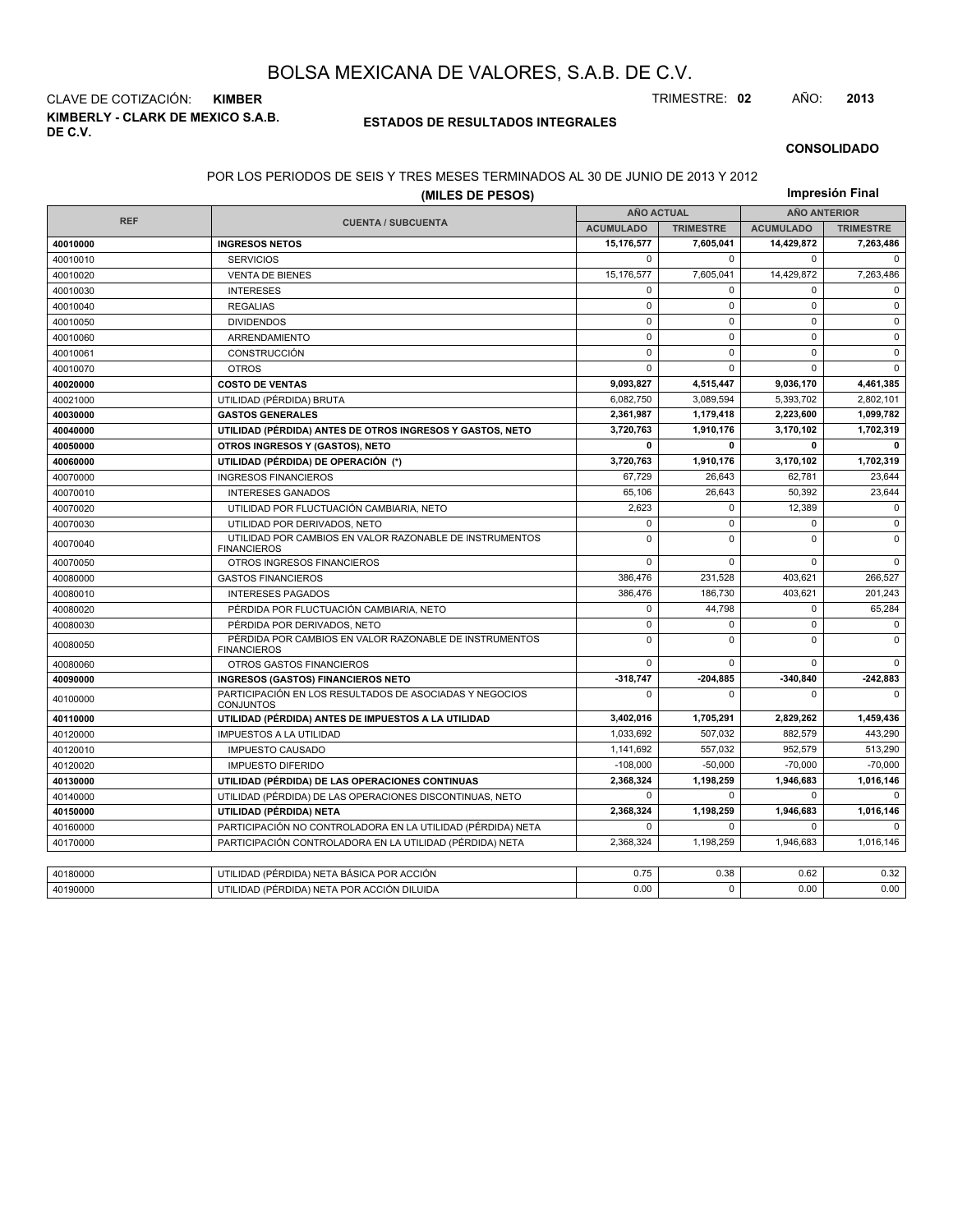**KIMBERLY - CLARK DE MEXICO S.A.B. DE C.V.** CLAVE DE COTIZACIÓN: **KIMBER** TRIMESTRE: **02** AÑO: **2013**

<sup>40310000</sup> UTILIDAD (PÉRDIDA) INTEGRAL ATRIBUIBLE A LA PARTICIPACIÓN CONTROLADORA

### **ESTADOS DE RESULTADOS INTEGRALES OTROS RESULTADOS INTEGRALES (NETOS DE**

#### **IMPUESTOS)**

POR LOS PERIODOS DE SEIS Y TRES MESES TERMINADOS AL 30 DE JUNIO DE 2013 Y 2012

**(MILES DE PESOS)**

**Impresión Final**

**CONSOLIDADO**

|            |                                                                                                 |                  | <b>AÑO ACTUAL</b> | <b>AÑO ANTERIOR</b> |                  |  |
|------------|-------------------------------------------------------------------------------------------------|------------------|-------------------|---------------------|------------------|--|
| <b>REF</b> | <b>CUENTA / SUBCUENTA</b>                                                                       | <b>ACUMULADO</b> | <b>TRIMESTRE</b>  | <b>ACUMULADO</b>    | <b>TRIMESTRE</b> |  |
| 40200000   | UTILIDAD (PÉRDIDA) NETA                                                                         | 2,368,324        | 1,198,259         | 1,946,683           | 1,016,146        |  |
|            | PARTIDAS QUE NO SERAN RECLASIFICADAS A RESULTADOS                                               |                  |                   |                     |                  |  |
| 40210000   | GANANCIAS POR REVALUACIÓN DE PROPIEDADES                                                        | $\Omega$         | n                 | 0                   | $\Omega$         |  |
| 40220000   | GANANCIAS (PÉRDIDAS) ACTUARIALES POR OBLIGACIONES LABORALES                                     | 0                | $\Omega$          |                     | $\Omega$         |  |
| 40220100   | PARTICIPACIÓN EN RESULTADOS POR REVALUACIÓN DE PROPIEDADES DE<br>ASOCIADAS Y NEGOCIOS CONJUNTOS | $\Omega$         | ŋ                 | O                   | $\Omega$         |  |
|            | <b>PARTIDAS QUE PUEDEN SER RECLASIFICADAS SUBSECUENTEMENTE A</b><br><b>RESULTADOS</b>           |                  |                   |                     |                  |  |
| 40230000   | RESULTADO POR CONVERSIÓN DE MONEDAS EXTRANJERAS                                                 | 8,362            | 54.704            | 1,216               | 1,216            |  |
| 40240000   | CAMBIOS EN LA VALUACIÓN DE ACTIVOS FINANCIEROS DISPONIBLES PARA<br><b>SU VENTA</b>              | <sup>0</sup>     | n                 |                     | $\Omega$         |  |
| 40250000   | CAMBIOS EN LA VALUACIÓN DE INSTRUMENTOS FINANCIEROS DERIVADOS                                   | 14.942           | 28.497            | $-29,171$           | $-21,854$        |  |
| 40260000   | CAMBIOS EN EL VALOR RAZONABLE DE OTROS ACTIVOS                                                  | <sup>0</sup>     |                   |                     | $\Omega$         |  |
| 40270000   | PARTICIPACIÓN EN OTROS RESULTADOS INTEGRALES DE ASOCIADAS Y<br>NEGOCIOS CONJUNTOS               | <sup>0</sup>     |                   |                     | $\Omega$         |  |
| 40280000   | OTROS RESULTADOS INTEGRALES                                                                     | 0                | $\mathbf{0}$      | $\Omega$            | $\Omega$         |  |
| 40290000   | TOTAL DE OTROS RESULTADOS INTEGRALES                                                            | 23,304           | 83,201            | $-27,955$           | $-20,638$        |  |
|            |                                                                                                 |                  |                   |                     |                  |  |
| 40300000   | UTILIDAD (PÉRDIDA) INTEGRAL                                                                     | 2,391,628        | 1,281,460         | 1,918,728           | 995,508          |  |
| 40320000   | UTILIDAD (PÉRDIDA) INTEGRAL ATRIBUIBLE A LA PARTICIPACIÓN NO<br><b>CONTROLADORA</b>             |                  |                   |                     | $\Omega$         |  |

2,391,628 1,281,460 1,918,728 995,508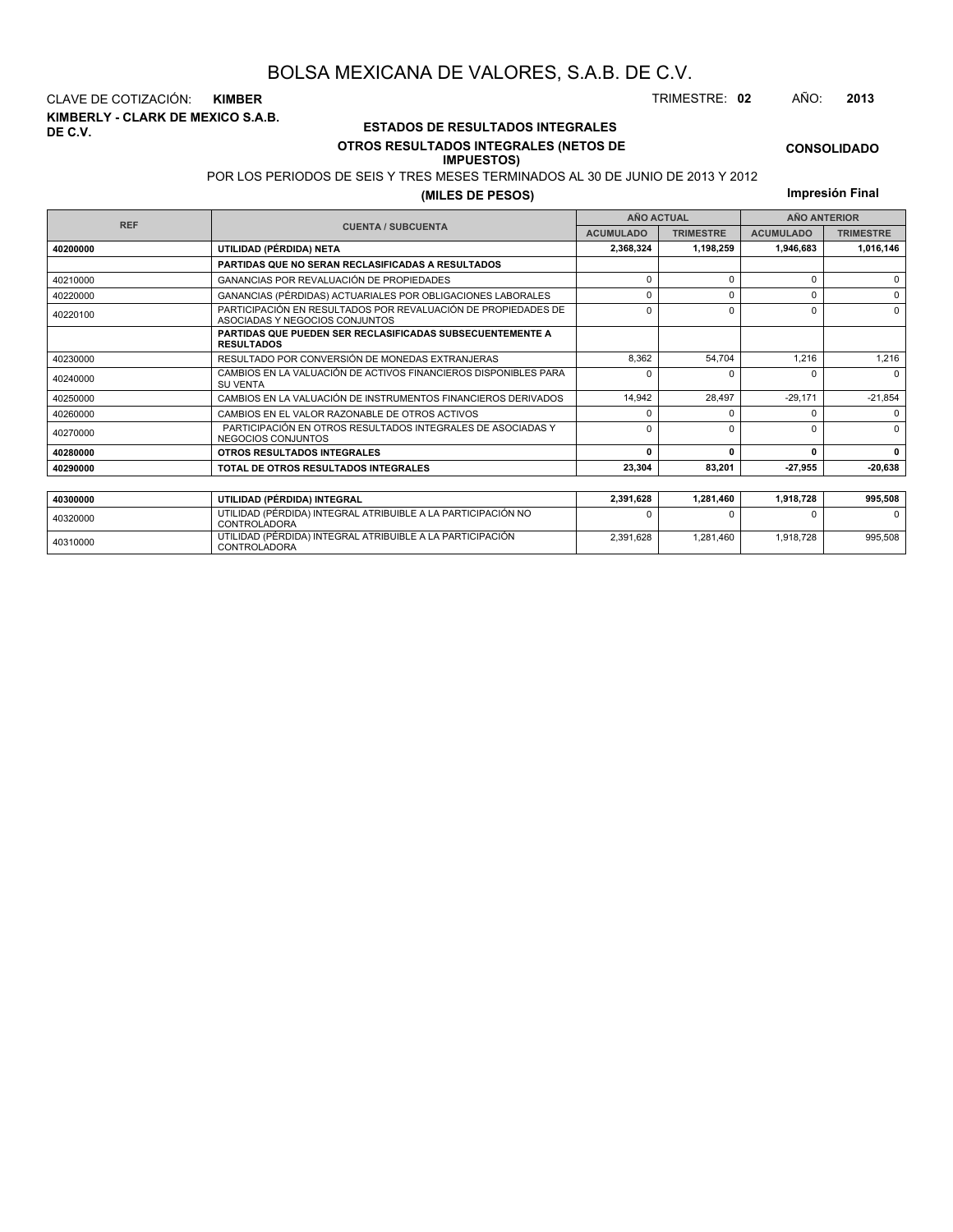**KIMBERLY - CLARK DE MEXICO S.A.B. DE C.V.** CLAVE DE COTIZACIÓN: **KIMBER** TRIMESTRE: **02** AÑO: **2013**

### **ESTADOS DE RESULTADOS INTEGRALES DATOS INFORMATIVOS**

**CONSOLIDADO**

**Impresión Final**

#### POR LOS PERIODOS DE SEIS Y TRES MESES TERMINADOS AL 30 DE JUNIO DE 2013 Y 2012

**(MILES DE PESOS)**

| <b>REF</b> |                                       | <b>ANO ACTUAL</b> |                  | <b>ANO ANTERIOR</b> |                  |  |
|------------|---------------------------------------|-------------------|------------------|---------------------|------------------|--|
|            | <b>CUENTA / SUBCUENTA</b>             | <b>ACUMULADO</b>  | <b>TRIMESTRE</b> | <b>ACUMULADO</b>    | <b>TRIMESTRE</b> |  |
| 92000010   | DEPRECIACIÓN Y AMORTIZACIÓN OPERATIVA | 760.669           | 380.960          | 776.748             | 387.997          |  |
| 92000020   | PTU CAUSADA                           | 370.340           | 186.022          | 286.364             | 142,568          |  |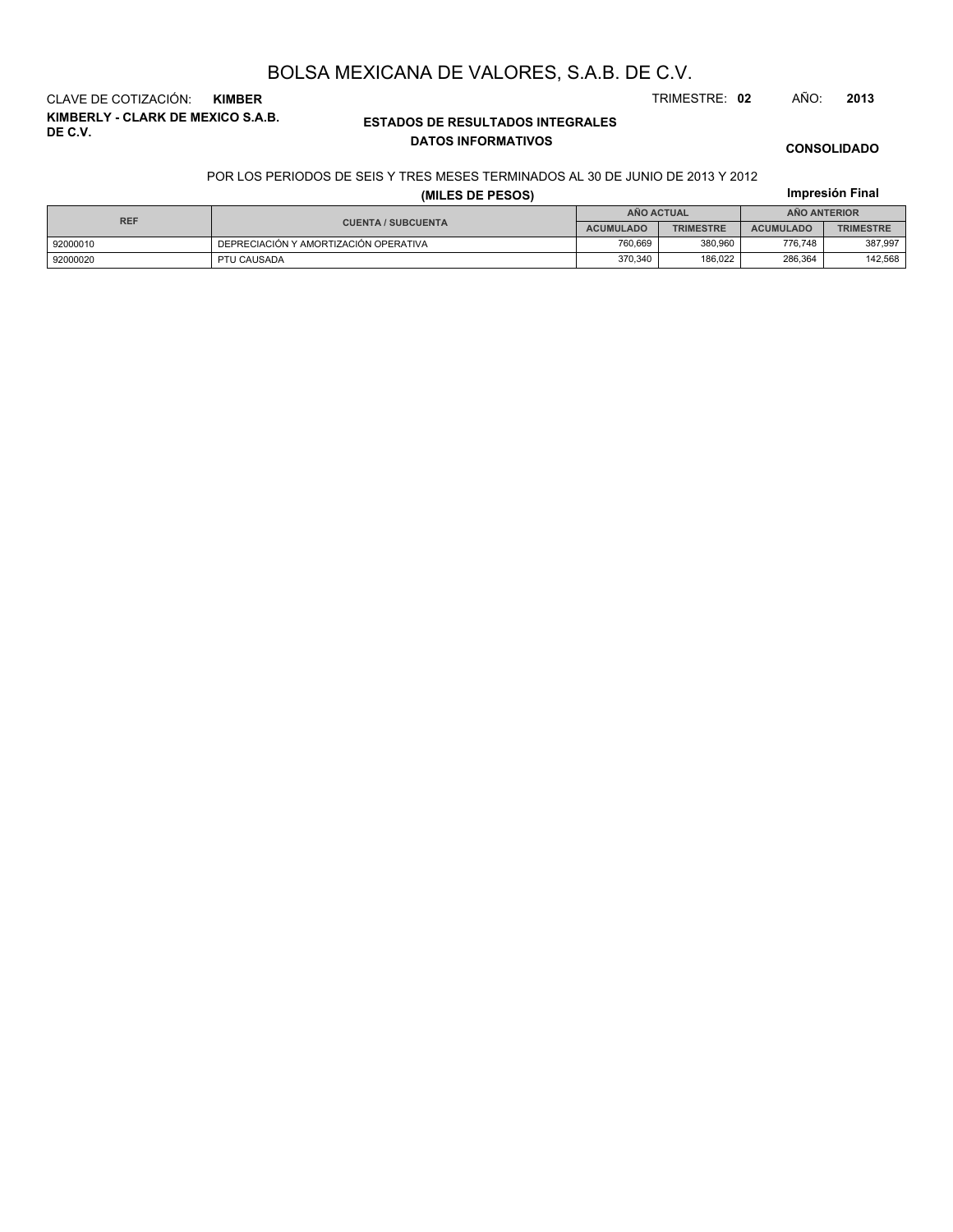**KIMBERLY - CLARK DE MEXICO S.A.B. DE C.V.** CLAVE DE COTIZACIÓN: **KIMBER** TRIMESTRE: **02** AÑO: **2013**

### **ESTADOS DE RESULTADOS INTEGRALES DATOS INFORMATIVOS (12 MESES)**

**CONSOLIDADO**

#### POR LOS PERIODOS DE SEIS Y TRES MESES TERMINADOS AL 30 DE JUNIO DE 2013 Y 2012

**(MILES DE PESOS)**

| <b>REF</b> |                                                              | <b>AÑO</b>    |                 |  |  |  |
|------------|--------------------------------------------------------------|---------------|-----------------|--|--|--|
|            | <b>CUENTA / SUBCUENTA</b>                                    | <b>ACTUAL</b> | <b>ANTERIOR</b> |  |  |  |
| 92000030   | INGRESOS NETOS (**)                                          | 30.035.331    | 28,099,888      |  |  |  |
| 92000040   | UTILIDAD (PÉRDIDA) DE OPERACIÓN (**)                         | 7.185.760     | 5,966,779       |  |  |  |
| 92000050   | PARTICIPACIÓN CONTROLADORA EN LA UTILIDAD (PÉRDIDA) NETA(**) | 4.566.329     | 3.586.471       |  |  |  |
| 92000060   | UTILIDAD (PÉRDIDA) NETA (**)                                 | 4.566.329     | 3,586,471       |  |  |  |
| 92000070   | DEPRECIACIÓN Y AMORTIZACIÓN OPERATIVA (**)                   | 1,482,395     | 1,431,174       |  |  |  |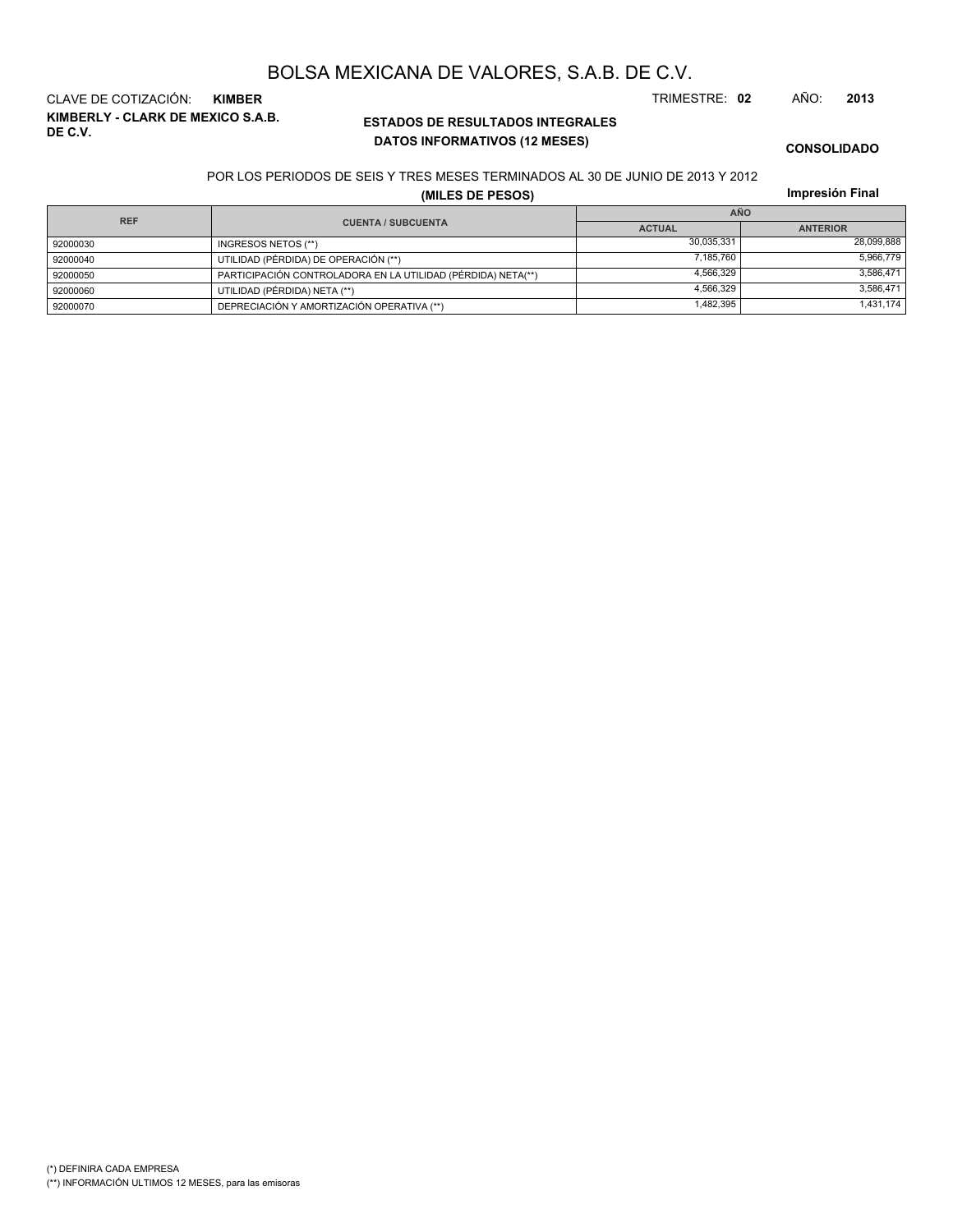TRIMESTRE: **02** AÑO: **2013**

# **ESTADOS DE FLUJOS DE EFECTIVO (METODO**

#### AL 30 DE JUNIO DE 2013 Y 2012

#### **(MILES DE PESOS)**

**CONSOLIDADO**

#### **Impresión Final IMPRESIÓN FINAL AND SUBCUENTA**<br> **IMPORTE TRIMESTRE AÑO ACTUAL IMPORTE IMPORTE REF TRIMESTRE AÑO ANTERIOR IMPORTE ACTIVIDADES DE OPERACIÓN 50010000 UTILIDAD (PÉRDIDA) NETA ANTES DE IMPUESTOS A LA UTILIDAD 3,402,016 2,829,262** 50020000 +(-) PARTIDAS SIN IMPACTO EN EL EFECTIVO 0 0 50020010 + ESTIMACIÓN DEL PERIODO 0 0 50020020 +PROVISIÓN DEL PERIODO 0 0 50020030 + (-) OTRAS PARTIDAS NO REALIZADAS 0 0 50030000 + (-) PARTIDAS RELACIONADAS CON ACTIVIDADES DE INVERSIÓN 692,940 692,940 713,967 50030010 + DEPRECIACIÓN Y AMORTIZACIÓN DEL PERIODO 760,669 776,748 50030020 (-) + UTILIDAD O PERDIDA EN VENTA DE PROPIEDADES PLANTA Y EQUIPO 0 0 50030030 +(-) PÉRDIDA (REVERSIÓN) POR DETERIORO 0 0 50030040 (-)+PARTICIPACIÓN EN ASOCIADAS Y NEGOCIOS CONJUNTOS 0 0 50030050 (-)DIVIDENDOS COBRADOS 0 0 50030060 (-)INTERESES A FAVOR -65,106 -50,392 50030070 (-)FLUCTUACIÓN CAMBIARIA -2,623 -12,389 50030080 (-) +OTRAS PARTIDAS 0 0 50040000 +(-) PARTIDAS RELACIONADAS CON ACTIVIDADES DE FINANCIAMIENTO 386,476 403,621 50040010 (+)INTERESES DEVENGADOS 386,476 403,621 50040020 (+)FLUCTUACIÓN CAMBIARIA 0 0 50040030 (+)OPERACIONES FINANCIERAS DE DERIVADOS 0 0 50040040 + (-) OTRAS PARTIDAS 0 0 **50050000 FLUJO DERIVADO DEL RESULTADO ANTES DE IMPUESTOS A LA UTILIDAD 4,481,432 3,946,850** 50060000 FLUJOS GENERADOS O UTILIZADOS EN LA OPERACIÓN -1,152,369 -1,645,188 -1,645,188 -1,152,369 50060010 + (-) DECREMENTO (INCREMENTO) EN CLIENTES -176,070 172,106 50060020 + (-) DECREMENTO (INCREMENTO) EN INVENTARIOS -28,652 38,638 <sup>50060030</sup> -148,631 -299,013 + (-) DECREMENTO (INCREMENTO) EN OTRAS CUENTAS POR COBRAR Y OTROS ACTIVOS **CIRCULANTES** 50060040 + (-) INCREMENTO (DECREMENTO) EN PROVEEDORES + + (-) INCREMENTO (DECREMENTO) EN PROVEEDORES 50060050 + (-) INCREMENTO (DECREMENTO) EN OTROS PASIVOS + + (-) INCREMENTO (DECREMENTO) EN OTROS PASIVOS  $+() \text{IMPUESTOS A LA UTLIDAD PAGADOS O DEVUELTOS} \tag{3000000} \text{--} \tag{3000000} \text{--} \tag{3000000} \text{--} \tag{3000000} \text{--} \tag{3000000} \text{--} \tag{3000000} \text{--} \tag{3000000} \text{--} \tag{3000000} \text{--} \tag{300000} \text{--} \tag{3000000} \text{--} \tag{3000000} \text{--} \tag{3000000} \text{--} \tag{$ **50070000 FLUJOS NETOS DE EFECTIVO DE ACTIVIDADES DE OPERACIÓN 2,836,244 2,794,481 ACTIVIDADES DE INVERSIÓN** 50080000 FLUJOS NETOS DE EFECTIVO DE ACTIVIDADES DE INVERSIÓN CONTENTENTE EN EL EL EL EL EL EL EL EL EL EL EL E 50080010 (-)INVERSIONES CON CARÁCTER PERMANENTE 0 0 50080020 +DISPOSICIONES DE INVERSIONES CON CARÁCTER PERMANENTE 0 0 50080030 (-)INVERSION EN PROPIEDADES, PLANTA Y EQUIPO -575,933 -575,933 -519,080 50080040 +VENTA DE PROPIEDADES, PLANTA Y EQUIPO 0 0 50080050 (-) INVERSIONES TEMPORALES 0 0 50080060 +DISPOSICION DE INVERSIONES TEMPORALES 0 0 50080070 (-)INVERSION EN ACTIVOS INTANGIBLES 0 0 50080080 +DISPOSICION DE ACTIVOS INTANGIBLES 0 0 50080090 (-)ADQUISICIONES DE NEGOCIOS 0 -1,637,540 50080100 +DISPOSICIONES DE NEGOCIOS 0 0 50080110 +DIVIDENDOS COBRADOS 0 0 50080120 +INTERESES COBRADOS 0 0 50080130 +(-) DECREMENTO (INCREMENTO) ANTICIPOS Y PRESTAMOS A TERCEROS 0 0 50080140 + (-) OTRAS PARTIDAS + (-) OTRAS PARTIDAS + (-) OTRAS PARTIDAS + (-) OTRAS PARTIDAS + (-) OTRAS PARTIDAS **ACTIVIDADES DE FINANCIAMIENTO** 50090000 FLUJOS NETOS DE EFECTIVO DE ACTIVIDADES DE FINANCIAMIENTO AND ESTENTENTO ANNO 1972,732,181 - 1,345,419 50090010 + FINANCIAMIENTOS BANCARIOS 0 0 50090020 + FINANCIAMIENTOS BURSÁTILES -1,250,000 0 50090030 + OTROS FINANCIAMIENTOS 0 0 50090040 (-) AMORTIZACIÓN DE FINANCIAMIENTOS BANCARIOS (1999) (-15,922 -15,922 50090050 (-) AMORTIZACIÓN DE FINANCIAMIENTOS BURSÁTILES 0 0 50090060 (-) AMORTIZACIÓN DE OTROS FINANCIAMIENTOS 0 0 50090070 + (-) INCREMENTO (DECREMENTO) EN EL CAPITAL SOCIAL 0 0 50090080 (-) DIVIDENDOS PAGADOS -1,036,119 -945,536 50090090 + PRIMA EN EMISIÓN DE ACCIONES de la componentación de la componentación de la componentación de la c 50090100 + APORTACIONES PARA FUTUROS AUMENTOS DE CAPITAL 0 0 50090110 | (-)INTERESES PAGADOS -320,847 | -341,224 50090120 (-)RECOMPRA DE ACCIONES -124,237 -44,997

50090130 + (-) OTRAS PARTIDAS -978 2,260

CLAVE DE COTIZACIÓN: **KIMBER**

**INDIRECTO) KIMBERLY - CLARK DE MEXICO S.A.B.**

**DE C.V.**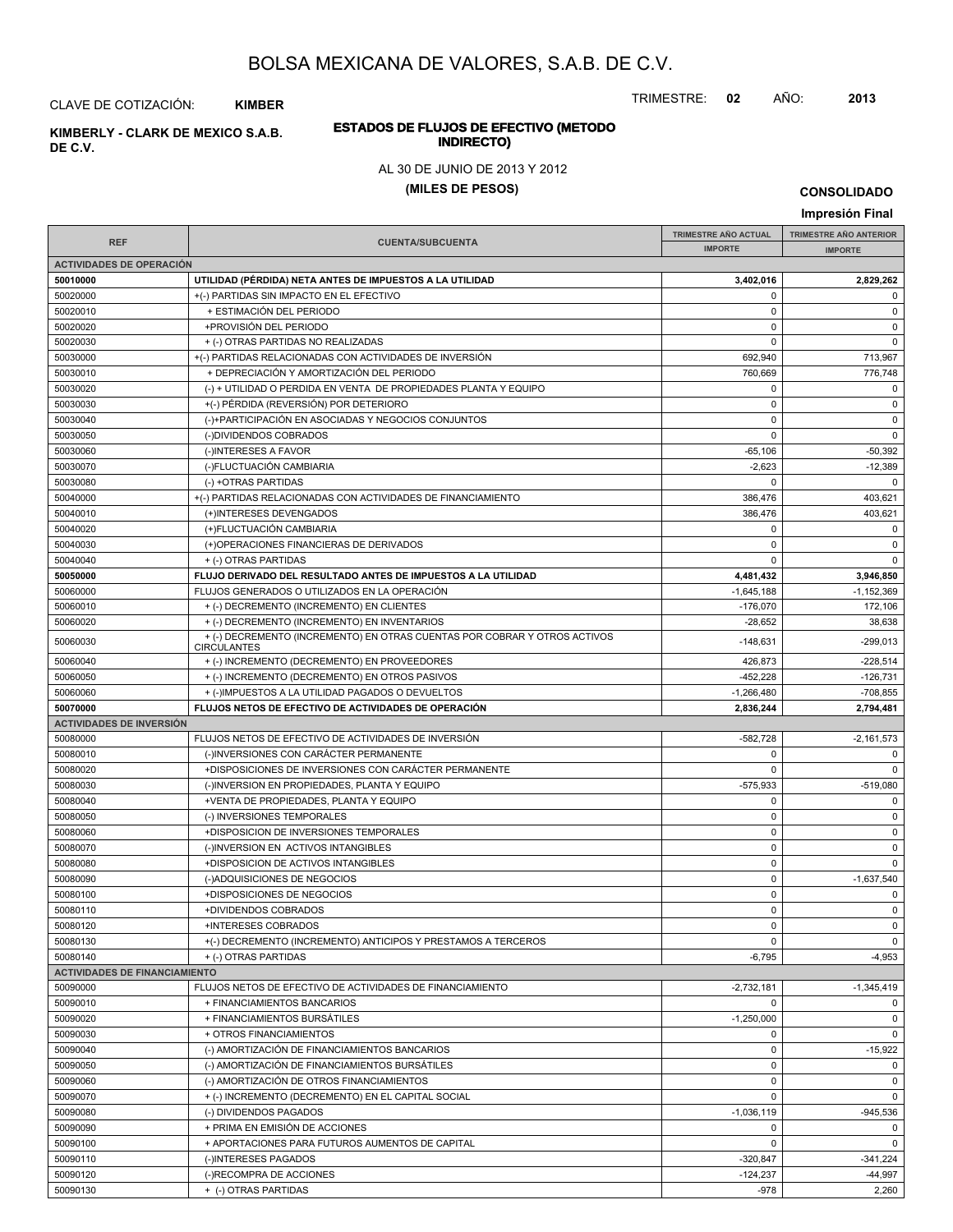TRIMESTRE: **02** AÑO: **2013**

# **ESTADOS DE FLUJOS DE EFECTIVO (METODO**

#### AL 30 DE JUNIO DE 2013 Y 2012

**(MILES DE PESOS)**

**CONSOLIDADO**

**Impresión Final**

| <b>REF</b> |                                                                 | <b>TRIMESTRE AÑO ACTUAL</b> | <b>TRIMESTRE AÑO ANTERIOR</b> |  |
|------------|-----------------------------------------------------------------|-----------------------------|-------------------------------|--|
|            | <b>CUENTA/SUBCUENTA</b>                                         | <b>IMPORTE</b>              | <b>IMPORTE</b>                |  |
| 50100000   | INCREMENTO (DISMINUCION) DE EFECTIVO Y EQUIVALENTES DE EFECTIVO | -478.665                    | 712.511                       |  |
| 50110000   | CAMBIOS EN EL VALOR DEL EFECTIVO Y EQUIVALENTES DE EFECTIVO     |                             |                               |  |
| 50120000   | EFECTIVO Y EQUIVALENTES DE EFECTIVO AL PRINCIPIO DEL PERIODO    | 3.464.930                   | 4.027.564                     |  |
| 50130000   | EFECTIVO Y EQUIVALENTES DE EFECTIVO AL FINAL DEL PERIODO        | 2,986,265                   | 3,315,053                     |  |

**INDIRECTO) KIMBERLY - CLARK DE MEXICO S.A.B. DE C.V.**

CLAVE DE COTIZACIÓN: **KIMBER**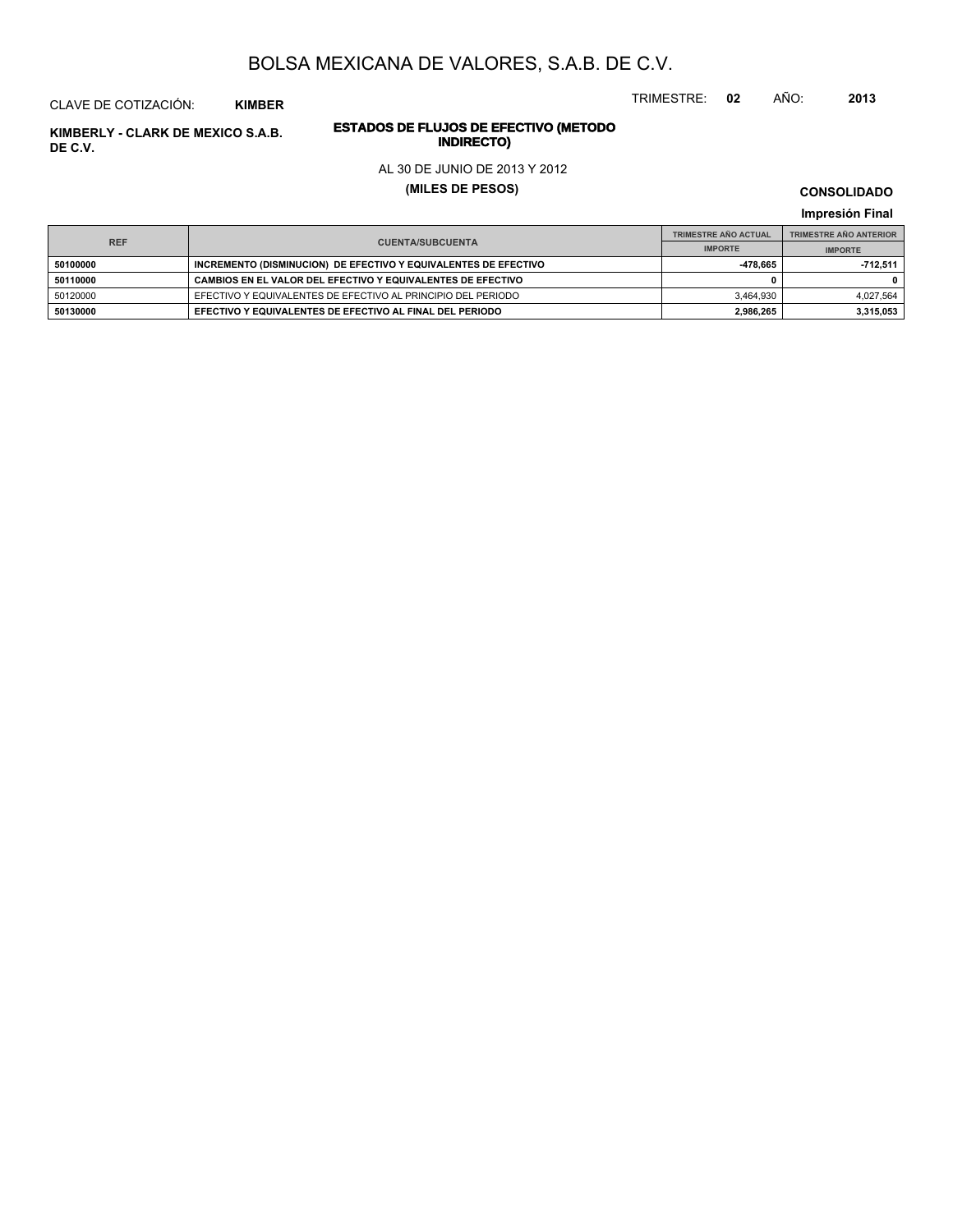CLAVE DE COTIZACIÓN:**KIMBER**: KIMBER TRIMESTRE:

**KIMBERLY - CLARK DE MEXICO S.A.B. DE C.V.**

### **ESTADOS DE VARIACIONES EN EL CAPITALCONTABLE(MILES DE PESOS)**

TRIMESTRE: 02 AÑO: **<sup>2013</sup>**

**CONSOLIDADO**

|                                                                     |                       |                                       |                                                         | <b>APORTACIONES</b>                                         |                                           |                 | UTILIDADES O PÉRDIDAS<br><b>ACUMULADAS</b>                               | <b>OTROS</b><br><b>RESULTADOS</b>                                        |                                             |                                                          |                                            |
|---------------------------------------------------------------------|-----------------------|---------------------------------------|---------------------------------------------------------|-------------------------------------------------------------|-------------------------------------------|-----------------|--------------------------------------------------------------------------|--------------------------------------------------------------------------|---------------------------------------------|----------------------------------------------------------|--------------------------------------------|
| <b>CONCEPTOS</b>                                                    | <b>CAPITAL SOCIAL</b> | <b>ACCIONES</b><br><b>RECOMPRADAS</b> | <b>PRIMA EN</b><br><b>EMISIÓN DE</b><br><b>ACCIONES</b> | <b>PARA FUTUROS</b><br><b>AUMENTOS DE</b><br><b>CAPITAL</b> | <b>OTRO CAPITAL</b><br><b>CONTRIBUIDO</b> | <b>RESERVAS</b> | <b>UTILIDADES</b><br><b>RETENIDAS</b><br>(PÉRDIDAS<br><b>ACUMULADAS)</b> | <b>INTEGRALES</b><br><b>ACUMULADOS</b><br>(NETOS DE<br><b>IMPUESTOS)</b> | <b>PARTICIPACIÓN</b><br><b>CONTROLADORA</b> | <b>PARTICIPACIÓN</b><br><b>NO</b><br><b>CONTROLADORA</b> | <b>TOTAL DE CAPITAL</b><br><b>CONTABLE</b> |
| SALDO INICIAL AL 1 DE ENERO DEL 2012                                | 2,926,238             |                                       |                                                         |                                                             | $\mathbf{0}$                              | $\mathbf{0}$    | 5,907,494                                                                | $-154,260$                                                               | 8,679,472                                   | $\pmb{0}$                                                | 8,679,472                                  |
| AJUSTES RETROSPECTIVOS                                              | $\Omega$              |                                       |                                                         |                                                             |                                           |                 |                                                                          |                                                                          | $\Omega$                                    | $\Omega$                                                 | $\Omega$                                   |
| APLICACIÓN DE OTROS RESULTADOS<br>INTEGRALES A UTILIDADES RETENIDAS |                       |                                       |                                                         |                                                             |                                           |                 |                                                                          |                                                                          | $\Omega$                                    |                                                          |                                            |
| CONSTITUCIÓN DE RESERVAS                                            |                       |                                       |                                                         |                                                             |                                           |                 |                                                                          |                                                                          | $\Omega$                                    |                                                          |                                            |
| DIVIDENDOS DECRETADOS                                               |                       |                                       |                                                         |                                                             |                                           |                 | $-3,784,235$                                                             |                                                                          | $-3,784,235$                                |                                                          | $-3,784,235$                               |
| (DISMINUCIÓN) AUMENTOS DE CAPITAL                                   |                       |                                       |                                                         |                                                             |                                           |                 |                                                                          |                                                                          | $\Omega$                                    |                                                          | $\Omega$                                   |
| RECOMPRA DE ACCIONES                                                | $-1,657$              |                                       |                                                         |                                                             |                                           |                 | $-43,340$                                                                |                                                                          | $-44,997$                                   | 0                                                        | -44,997                                    |
| (DISMINUCIÓN) AUMENTO EN PRIMA EN<br><b>EMISIÓN DE ACCIONES</b>     | ſ                     |                                       |                                                         |                                                             |                                           |                 |                                                                          |                                                                          | $\Omega$                                    | n                                                        |                                            |
| (DISMINUCIÓN) AUMENTO DE LA<br>PARTICIPACIÓN NO CONTROLADORA        |                       |                                       |                                                         |                                                             |                                           |                 |                                                                          |                                                                          |                                             |                                                          |                                            |
| OTROS MOVIMIENTOS                                                   |                       |                                       |                                                         |                                                             |                                           |                 |                                                                          |                                                                          | $\Omega$                                    |                                                          |                                            |
| <b>RESULTADO INTEGRAL</b>                                           |                       |                                       |                                                         |                                                             |                                           |                 | 1,946,683                                                                | $-27,955$                                                                | 1,918,728                                   | 0                                                        | 1,918,728                                  |
| SALDO FINAL AL 30 DE JUNIO DEL 2012                                 | 2,924,581             | $\mathbf{0}$                          | $\mathbf{0}$                                            | $\Omega$                                                    | $\mathbf 0$                               | $\mathbf{0}$    | 4,026,602                                                                | $-182,215$                                                               | 6,768,968                                   | 0                                                        | 6,768,968                                  |
| SALDO INICIAL AL 1 DE ENERO DEL 2013                                | 2,913,821             |                                       |                                                         |                                                             | $\mathbf{0}$                              |                 | 5,902,334                                                                | $-190,095$                                                               | 8,626,060                                   | $\mathbf 0$                                              | 8,626,060                                  |
| AJUSTES RETROSPECTIVOS                                              | ſ                     |                                       |                                                         |                                                             |                                           |                 |                                                                          |                                                                          | $\Omega$                                    | $\Omega$                                                 | $\Omega$                                   |
| APLICACIÓN DE OTROS RESULTADOS<br>INTEGRALES A UTILIDADES RETENIDAS |                       |                                       |                                                         |                                                             |                                           |                 |                                                                          |                                                                          | $\Omega$                                    |                                                          |                                            |
| CONSTITUCIÓN DE RESERVAS                                            |                       |                                       |                                                         |                                                             |                                           |                 |                                                                          |                                                                          | $\Omega$                                    |                                                          |                                            |
| DIVIDENDOS DECRETADOS                                               |                       |                                       |                                                         |                                                             |                                           |                 | $-4, 146, 258$                                                           |                                                                          | $-4,146,258$                                |                                                          | $-4, 146, 258$                             |
| (DISMINUCIÓN) AUMENTOS DE CAPITAL                                   |                       |                                       |                                                         |                                                             |                                           |                 |                                                                          |                                                                          | $^{\circ}$                                  |                                                          | $\Omega$                                   |
| RECOMPRA DE ACCIONES                                                | $-2,816$              |                                       |                                                         |                                                             |                                           |                 | $-121,421$                                                               |                                                                          | $-124,237$                                  | n                                                        | $-124,237$                                 |
| (DISMINUCIÓN) AUMENTO EN PRIMA EN<br>EMISIÓN DE ACCIONES            |                       |                                       |                                                         |                                                             |                                           |                 |                                                                          |                                                                          | $\Omega$                                    | n                                                        |                                            |
| (DISMINUCIÓN) AUMENTO DE LA<br>PARTICIPACIÓN NO CONTROLADORA        |                       |                                       |                                                         |                                                             |                                           |                 |                                                                          |                                                                          | $\Omega$                                    |                                                          |                                            |
| OTROS MOVIMIENTOS                                                   |                       |                                       |                                                         |                                                             |                                           |                 |                                                                          |                                                                          | $\Omega$                                    |                                                          |                                            |
| RESULTADO INTEGRAL                                                  |                       |                                       |                                                         |                                                             | c                                         |                 | 2,368,324                                                                | 23,304                                                                   | 2,391,628                                   | $\Omega$                                                 | 2,391,628                                  |
| SALDO FINAL AL 30 DE JUNIO DEL 2013                                 | 2,911,005             |                                       |                                                         |                                                             |                                           |                 | 4,002,979                                                                | $-166,791$                                                               | 6,747,193                                   | $\mathbf{0}$                                             | 6,747,193                                  |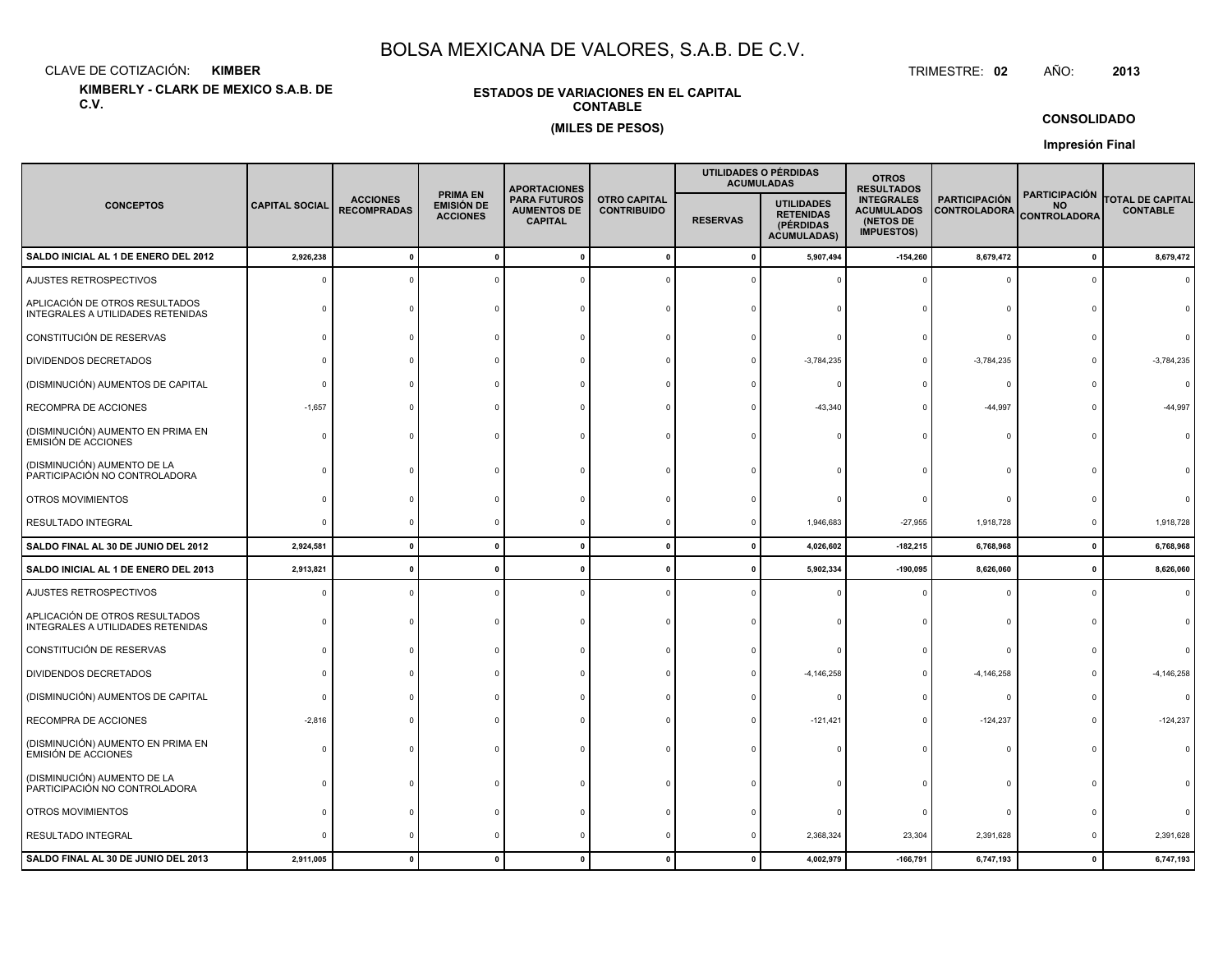CLAVE DE COTIZACIÓN: **KIMBER**

**KIMBERLY - CLARK DE MEXICO**

#### **COMENTARIOS Y ANALISIS DE LA ADMINISTRACIÓN SOBRE LOS RESULTADOS DE S.A.B. DE C.V.** PAGINA / 2 **OPERACIÓN Y SITUACIÓN FINANCIERA DE LA COMPAÑÍA**

 $1/2$ **CONSOLIDADO Impresión Final**

TRIMESTRE: **02** AÑO: **2013**

PUNTOS SOBRESALIENTES:

- CRECIMIENTO EN VENTAS NETAS DEL 5 POR CIENTO.
- MÁRGENES DE UTILIDAD BRUTA Y DE OPERACIÓN MEJORAN CONTRA EL AÑO ANTERIOR Y SECUENCIALMENTE.
- \$2,300 MILLONES DE EBITDA, UN CRECIMIENTO DEL 10 POR CIENTO.
- LA UTILIDAD POR ACCIÓN CRECIÓ 19 POR CIENTO.

TUVIMOS OTRO BUEN TRIMESTRE AL CRECER NUESTRAS VENTAS NETAS 5 POR CIENTO, LA UTILIDAD DE OPERACIÓN 12 POR CIENTO Y LA UTILIDAD NETA 18 POR CIENTO.

NUESTRA ESTRATEGIA DE DESARROLLAR DIVERSAS MARCAS Y PARTICIPAR EN TODOS LOS SEGMENTOS Y CANALES DEL MERCADO, DIO COMO RESULTADO UN CRECIMIENTO DEL 5 POR CIENTO EN PRODUCTOS AL CONSUMIDOR, A PESAR DE LA MARCADA DESACELERACIÓN EN EL CONSUMO DOMÉSTICO. TODAS NUESTRAS PRINCIPALES CATEGORÍAS CRECIERON. Y AQUELLAS DONDE VEMOS UN GRAN POTENCIAL DE CRECIMIENTO, COMO ES EL CASO DE TOALLITAS HÚMEDAS, TOALLAS DE COCINA Y PRODUCTOS DE INCONTINENCIA, CONTINUARON CON CRECIMIENTOS AÚN MAYORES.

POR SU PARTE, NUESTRAS VENTAS EN PRODUCTOS PARA USO FUERA DE CASA DEL NEGOCIO DE PROFESSIONAL CRECIERON 6 POR CIENTO.

AL ASIGNAR MAYOR CAPACIDAD A NUESTROS MERCADOS DOMÉSTICOS Y POR OTRO LADO, AL REDUCIR NUESTRAS VENTAS DE PRODUCTO TERMINADO A NUESTRO SOCIO KIMBERLY-CLARK CORPORATION COMO CONSECUENCIA DE INCREMENTOS EN SU CAPACIDAD DE PRODUCCIÓN, NUESTRAS VENTAS DE EXPORTACIÓN CRECIERON 2 POR CIENTO.

NUESTRO PROGRAMA CONTINUO DE REDUCCIÓN DE COSTOS SIGUIÓ GENERANDO AHORROS IMPORTANTES, LO QUE JUNTO A MAYORES EFICIENCIAS OPERATIVAS Y A UN TIPO DE CAMBIO MÁS FAVORABLE, NOS PERMITIÓ LOGRAR MEJORES COSTOS A PESAR DE LAS PRESIONES EN PRECIO DE ALGUNAS MATERIAS PRIMAS.

LA UTILIDAD DE OPERACIÓN DEL SEGUNDO TRIMESTRE CRECIÓ 12 POR CIENTO, CON UN MARGEN DE 25.1 POR CIENTO, 170 Y 120 PUNTOS BASE MEJOR QUE EL AÑO ANTERIOR Y EL TRIMESTRE ANTERIOR RESPECTIVAMENTE.

EL EBITDA DEL TRIMESTRE FUE DE CASI \$2,300 MILLONES DE PESOS, UN CRECIMIENTO DEL 10 POR CIENTO.

EL CRECIMIENTO EN LA UTILIDAD DE OPERACIÓN Y UN MENOR COSTO INTEGRAL DE FINANCIAMIENTO DIERON COMO RESULTADO UN CRECIMIENTO EN UTILIDAD NETA DEL 18 POR CIENTO.

EN LOS ÚLTIMOS DOCE MESES HEMOS INVERTIDO \$1,602 MILLONES DE PESOS (\$1,145 MILLONES EN ACTIVOS FIJOS (CAPEX), Y \$457 MILLONES EN RECOMPRA DE ACCIONES PROPIAS) Y PAGADO DIVIDENDOS A NUESTROS ACCIONISTAS POR \$3,873 MILLONES DE PESOS.

DURANTE EL MES DE JUNIO PAGAMOS DEUDA POR \$1,250 MILLONES DE PESOS RELACIONADA CON EL VENCIMIENTO DE UN CERTIFICADO BURSÁTIL.

AL 30 DE JUNIO LA COMPAÑÍA TENÍA \$2,986 MILLONES DE PESOS EN EFECTIVO.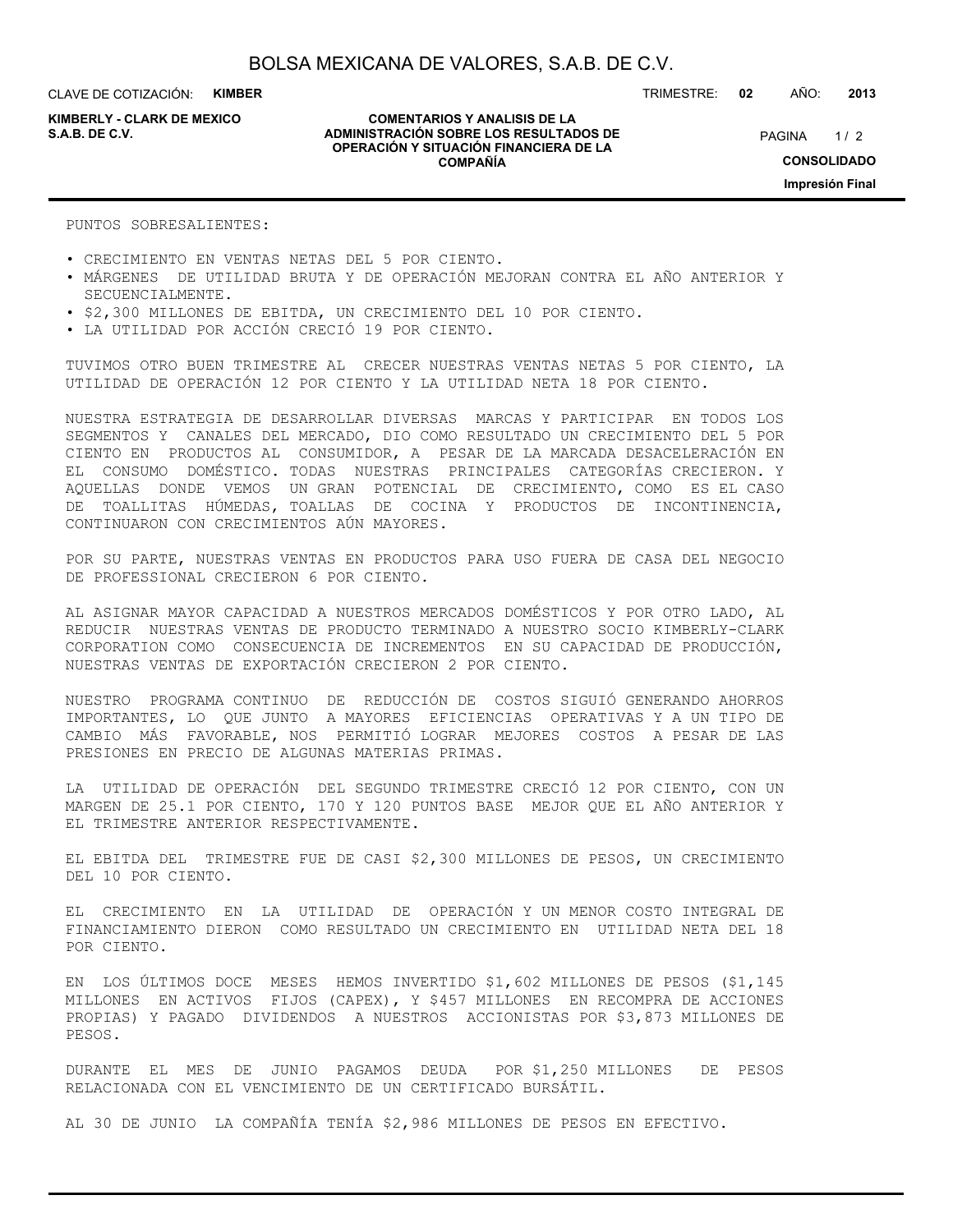CLAVE DE COTIZACIÓN: **KIMBER**

**KIMBERLY - CLARK DE MEXICO**

#### **COMENTARIOS Y ANALISIS DE LA ADMINISTRACIÓN SOBRE LOS RESULTADOS DE PAGINA 2/2 ADMINISTRACIÓN SOBRE LOS RESULTADOS DE** PAGINA 2/2 **OPERACIÓN Y SITUACIÓN FINANCIERA DE LA COMPAÑÍA**

 $2/2$ 

**CONSOLIDADO**

**Impresión Final**

DURANTE EL PRIMER SEMESTRE DEL AÑO, LAS VENTAS NETAS DE LA COMPAÑÍA CRECIERON 5 POR CIENTO, LA UTILIDAD DE OPERACIÓN 17 POR CIENTO, EL EBITDA CRECIÓ 14 POR CIENTO Y LA UTILIDAD NETA 22 POR CIENTO.

LA COMPAÑÍA CUENTA CON UN INSTRUMENTO FINANCIERO DERIVADO PARA CUBRIR TASAS DE INTERÉS. CAMBIOS EN EL VALOR DE MERCADO DE ESTE INSTRUMENTO NO IMPACTARÍAN LOS RESULTADOS FUTUROS DE LA EMPRESA DE MODO MATERIAL.

NOTA: EN CUMPLIMIENTO A LO ESTABLECIDO EN EL ARTÍCULO 4.033.01 FRACC.VIII DEL REGLAMENTO INTERIOR DE LA BOLSA MEXICANA DE VALORES, SE INFORMA QUE LA COBERTURA DE ANÁLISIS DE VALORES DE KIMBER ES REALIZADA POR BBVA BANCOMER.

TRIMESTRE: **02** AÑO: **2013**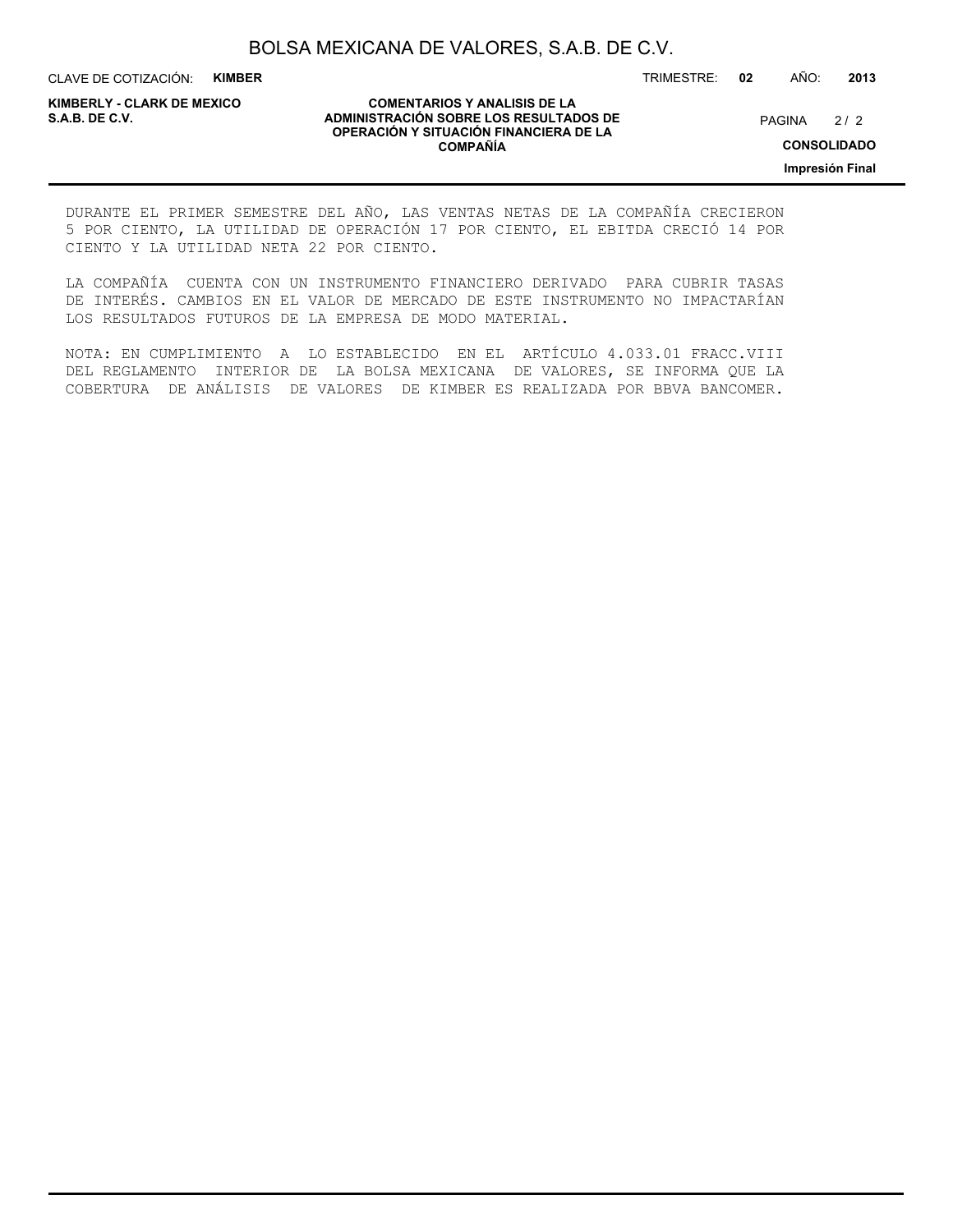| CLAVE DE COTIZACIÓN:                         | <b>KIMBER</b> |   |     |                                                             |             |              | TRIMESTRE: | 02      | AÑO:                                  | 2013 |  |
|----------------------------------------------|---------------|---|-----|-------------------------------------------------------------|-------------|--------------|------------|---------|---------------------------------------|------|--|
| KIMBERLY - CLARK DE MEXICO<br>S.A.B. DE C.V. |               |   |     | NOTAS COMPLEMENTARIAS A LA INFORMACIÓN<br><b>FINANCIERA</b> |             |              |            |         | <b>PAGINA</b><br>1/1                  |      |  |
|                                              |               |   |     |                                                             |             |              |            |         | <b>CONSOLIDADO</b><br>Impresión Final |      |  |
| CONSULTAR<br>IFRSTRIM.PDF ADJUNTO.           | NOTAS         | A | LOS | ESTADOS                                                     | FINANCIEROS | CONSOLIDADOS | ΕN         | ARCHIVO |                                       |      |  |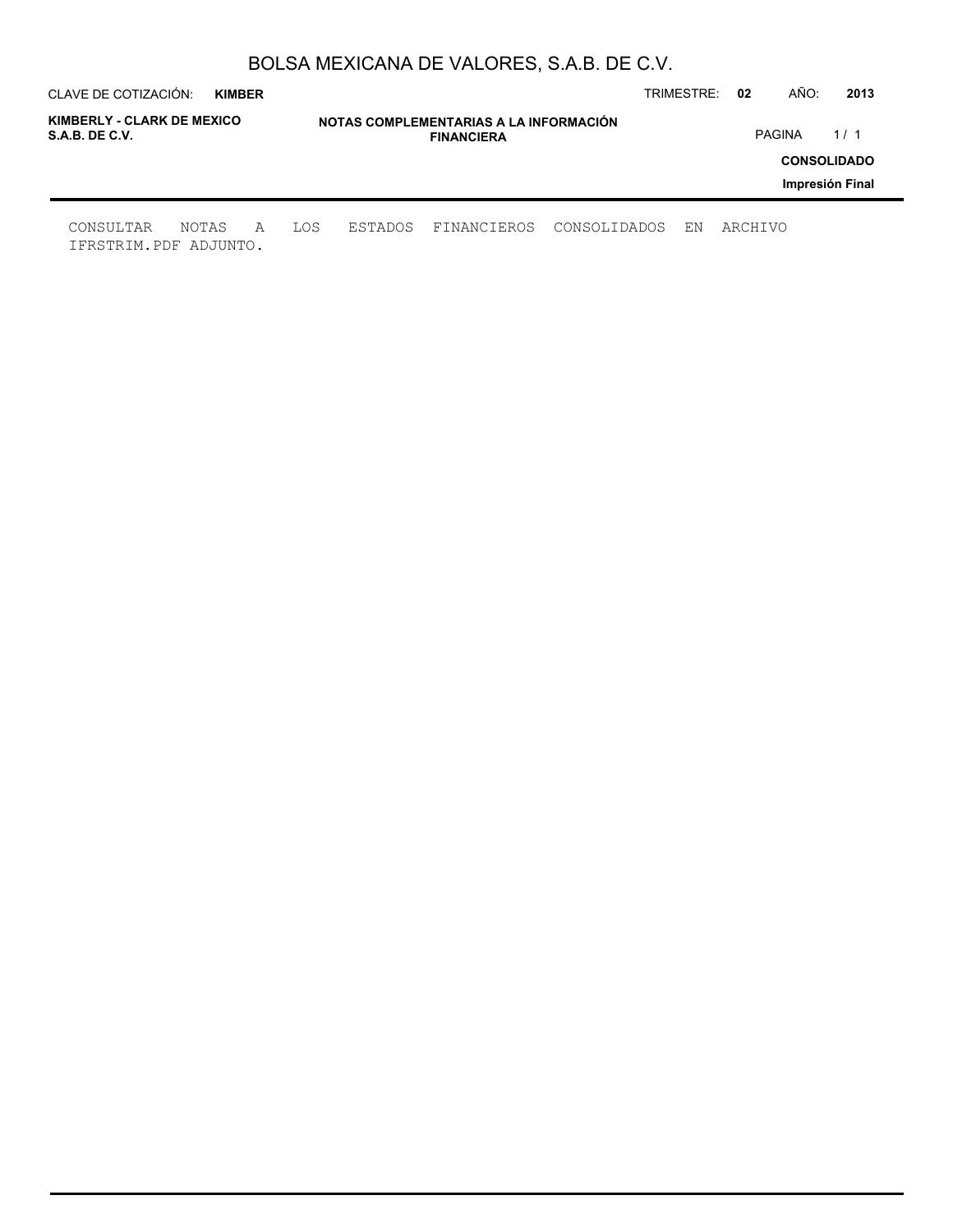CLAVE DE COTIZACIÓN TRIMESTRE **02** AÑO **2013 KIMBER**

**KIMBERLY - CLARK DE MEXICO S.A.B. DE C.V.**

### **INVERSIONES EN ASOCIADAS Y NEGOCIOS CONJUNTOS (MILES DE PESOS)**

**CONSOLIDADO**

**Impresión Final**

| <b>NOMBRE DE LA EMPRESA</b>                           | <b>ACTIVIDAD PRINCIPAL</b>                       | <b>NO. DE ACCIONES</b> | $%$ DE<br><b>TENEN</b> | <b>MONTO TOTAL</b>                    |                               |  |
|-------------------------------------------------------|--------------------------------------------------|------------------------|------------------------|---------------------------------------|-------------------------------|--|
|                                                       |                                                  |                        | <b>CIA</b>             | <b>COSTO DE</b><br><b>ADQUISICIÓN</b> | <b>VALOR</b><br><b>ACTUAL</b> |  |
| CRISOBA INDUSTRIAL, S.A. DE C.V.                      | SERVICIOS DE RENTA DE EQUIPO Y I<br><b>OTROS</b> | 790,601,970            | 100.00                 |                                       | 0                             |  |
| <b>SERVICIOS EMPRESARIALES</b><br>SORAN, S.A. DE C.V. | SERVICIOS DE DISTRIB. Y<br><b>FINANCIAMIENTO</b> | 1,500,200,000          | 100.00                 |                                       | 0                             |  |
| TAXI AEREO DE MEXICO, S.A.                            | TRANSPORTE AEREO                                 | 105,002,055            | 100.00                 |                                       | 0                             |  |
| NUEVE SUBSIDIARIAS                                    | ARREND. DE INMB. Y EQ. Y OTROS                   |                        | 100.00                 |                                       | 0                             |  |
| <b>TOTAL DE INVERSIONES EN ASOCIADAS</b>              |                                                  |                        |                        |                                       | 0                             |  |

**OBSERVACIONES**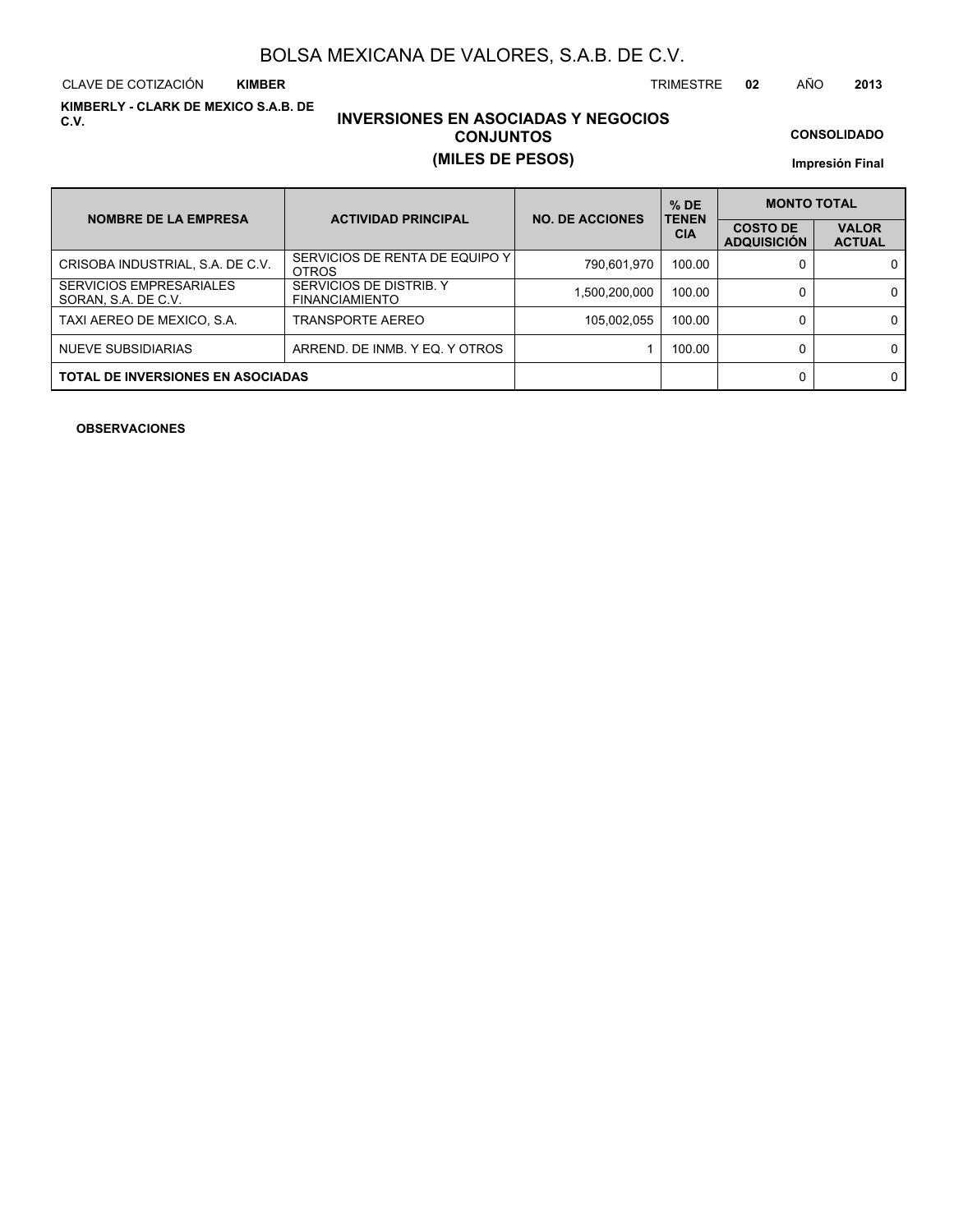#### TRIMESTRE **<sup>02</sup>** AÑO**<sup>2013</sup>**

#### **KIMBERLY - CLARK DE MEXICO S.A.B. DE C.V.**CLAVE DE COTIZACIÓN**KIMBER**

### **DESGLOSE DE CRÉDITOS**

### (MILES DE PESOS)

**CONSOLIDADO**

|                               |                                                    |                                          |                                |                                                          | <b>VENCTOS, O AMORT, DENOMINADOS EN MONEDA NACIONAL</b> |                            |                     |                     |                     |                              | VENCTOS. O AMORT. DENOMINADOS EN MONEDA EXTRANJERA |                    |                     |                     |              |                              |
|-------------------------------|----------------------------------------------------|------------------------------------------|--------------------------------|----------------------------------------------------------|---------------------------------------------------------|----------------------------|---------------------|---------------------|---------------------|------------------------------|----------------------------------------------------|--------------------|---------------------|---------------------|--------------|------------------------------|
| TIPO DE CRÉDITO / INSTITUCIÓN | <b>INSTITUCION</b><br><b>EXTRANJERA</b><br>(SI/NO) | <b>FECHA DE FIRMA</b><br><b>CONTRATO</b> | <b>FECHA DE</b><br>VENCIMIENTO | <b>TASA DE</b><br><b>INTERÉS Y/O</b><br><b>SOBRETASA</b> |                                                         | <b>INTERVALO DE TIEMPO</b> |                     |                     |                     |                              | <b>INTERVALO DE TIEMPO</b>                         |                    |                     |                     |              |                              |
|                               |                                                    |                                          |                                |                                                          | AÑO ACTUAL                                              | <b>HASTA 1 AÑO</b>         | <b>HASTA 2 AÑOS</b> | <b>HASTA 3 AÑOS</b> | <b>HASTA 4 AÑOS</b> | HASTA 5 AÑOS O<br><b>MÁS</b> | AÑO ACTUAL                                         | <b>HASTA 1 AÑO</b> | <b>HASTA 2 AÑOS</b> | <b>HASTA 3 AÑOS</b> | HASTA 4 AÑOS | <b>HASTA 5 AÑOS O</b><br>MÁS |
| <b>BANCARIOS</b>              |                                                    |                                          |                                |                                                          |                                                         |                            |                     |                     |                     |                              |                                                    |                    |                     |                     |              |                              |
| <b>COMERCIO EXTERIOR</b>      |                                                    |                                          |                                |                                                          |                                                         |                            |                     |                     |                     |                              |                                                    |                    |                     |                     |              |                              |
| <b>CON GARANTÍA</b>           |                                                    |                                          |                                |                                                          |                                                         |                            |                     |                     |                     |                              |                                                    |                    |                     |                     |              |                              |
| <b>BANCA COMERCIAL</b>        |                                                    |                                          |                                |                                                          |                                                         |                            |                     |                     |                     |                              |                                                    |                    |                     |                     |              |                              |
| <b>OTROS</b>                  |                                                    |                                          |                                |                                                          |                                                         |                            |                     |                     |                     |                              |                                                    |                    |                     |                     |              |                              |
| <b>TOTAL BANCARIOS</b>        |                                                    |                                          |                                |                                                          |                                                         |                            |                     |                     |                     |                              |                                                    |                    |                     |                     |              |                              |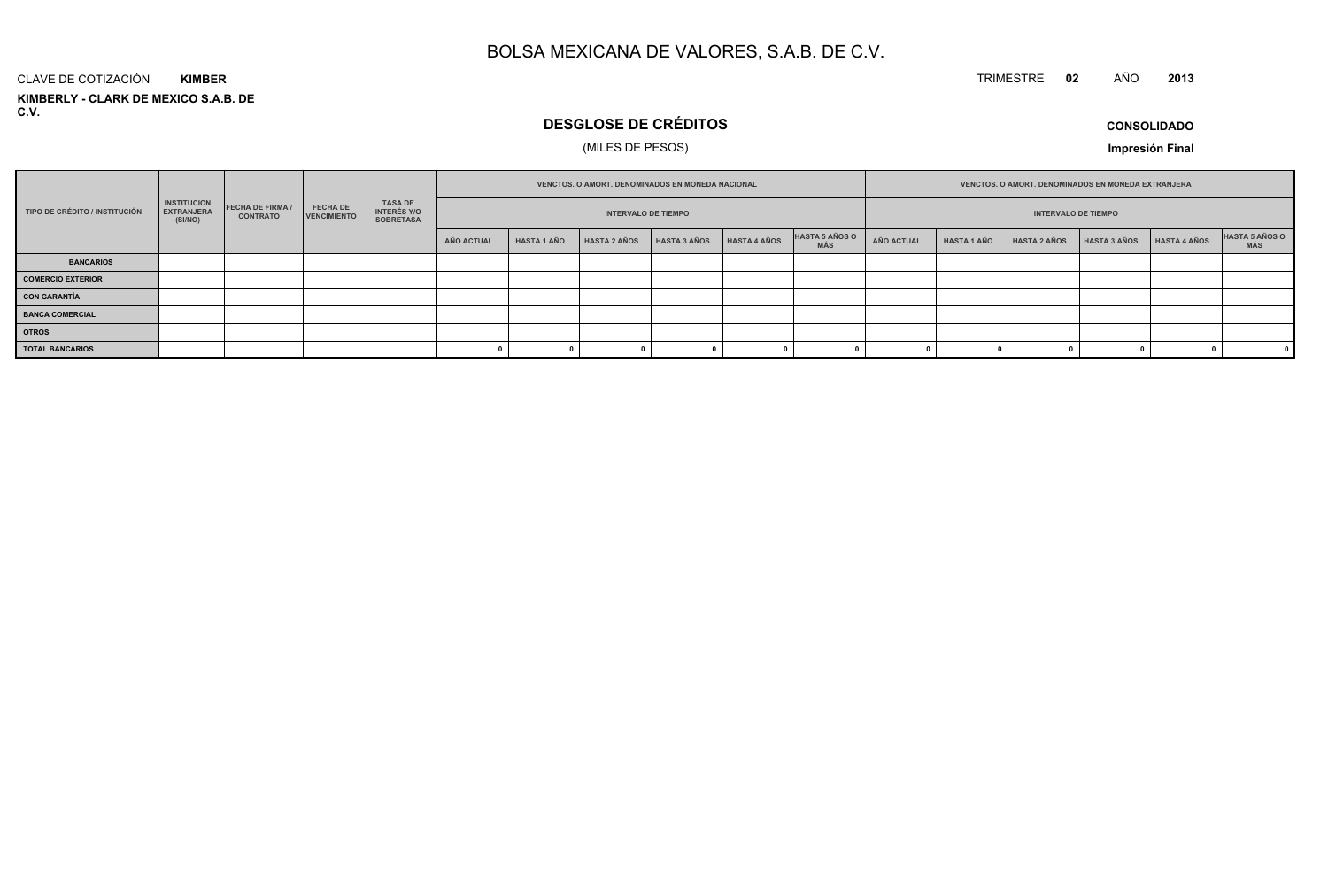#### CLAVE DE COTIZACIÓN TRIMESTRE **<sup>02</sup>** AÑO **<sup>2013</sup> KIMBER**

**KIMBERLY - CLARK DE MEXICO S.A.B. DE C.V.**

### **DESGLOSE DE CRÉDITOS**

### (MILES DE PESOS)

|                                                     |                                                    |                                            |                                       | <b>TASA DE</b><br><b>INTERÉS Y/O</b><br><b>SOBRETASA</b> | <b>VENCTOS, O AMORT, DENOMINADOS EN MONEDA NACIONAL</b> |                    |                     |                     |                     | <b>VENCTOS, O AMORT, DENOMINADOS EN MONEDA EXTRANJERA</b> |                   |                    |                            |                     |                     |                              |
|-----------------------------------------------------|----------------------------------------------------|--------------------------------------------|---------------------------------------|----------------------------------------------------------|---------------------------------------------------------|--------------------|---------------------|---------------------|---------------------|-----------------------------------------------------------|-------------------|--------------------|----------------------------|---------------------|---------------------|------------------------------|
| TIPO DE CRÉDITO / INSTITUCIÓN                       | <b>INSTITUCION</b><br><b>EXTRANJERA</b><br>(SI/NO) | <b>FECHA DE FIRMA /</b><br><b>CONTRATO</b> | <b>FECHA DE</b><br><b>VENCIMIENTO</b> |                                                          | <b>INTERVALO DE TIEMPO</b>                              |                    |                     |                     |                     |                                                           |                   |                    | <b>INTERVALO DE TIEMPO</b> |                     |                     |                              |
|                                                     |                                                    |                                            |                                       |                                                          | AÑO ACTUAL                                              | <b>HASTA 1 AÑO</b> | <b>HASTA 2 AÑOS</b> | <b>HASTA 3 AÑOS</b> | <b>HASTA 4 AÑOS</b> | <b>HASTA 5 AÑOS O</b><br>MÁS                              | <b>AÑO ACTUAL</b> | <b>HASTA 1 AÑO</b> | <b>HASTA 2 AÑOS</b>        | <b>HASTA 3 AÑOS</b> | <b>HASTA 4 AÑOS</b> | <b>HASTA 5 AÑOS C</b><br>MÁS |
| <b>BURSÁTILES</b>                                   |                                                    |                                            |                                       |                                                          |                                                         |                    |                     |                     |                     |                                                           |                   |                    |                            |                     |                     |                              |
| LISTADAS EN BOLSA (MÉXICO Y/O<br><b>EXTRANJERO)</b> |                                                    |                                            |                                       |                                                          |                                                         |                    |                     |                     |                     |                                                           |                   |                    |                            |                     |                     |                              |
| <b>QUIROGRAFARIOS</b>                               |                                                    |                                            |                                       |                                                          |                                                         |                    |                     |                     |                     |                                                           |                   |                    |                            |                     |                     |                              |
| <b>CERTIFICADOS BURSATILES</b>                      | <b>NO</b>                                          | 05/07/2007                                 | 26/06/2017                            | 4.20                                                     |                                                         | $\Omega$           | $\Omega$            | $\Omega$            | 2,497,428           |                                                           |                   |                    |                            |                     |                     |                              |
| CERTIFICADOS BURSATILES                             | <b>NO</b>                                          | 30/03/2009                                 | 22/03/2016                            | 9.98                                                     |                                                         | $\Omega$           | $\Omega$            | 797,540             |                     |                                                           |                   |                    |                            |                     |                     |                              |
| <b>CERTIFICADOS BURSATILES</b>                      | <b>NO</b>                                          | 06/10/2009                                 | 02/10/2014                            | 5.24                                                     |                                                         | $^{\circ}$         | 2,297,712           |                     |                     |                                                           |                   |                    |                            |                     |                     |                              |
| CERTIFICADOS BURSATILES                             | <b>NO</b>                                          | 06/10/2009                                 | 26/09/2019                            | 9.65                                                     |                                                         | $\Omega$           |                     |                     |                     | 398,053                                                   |                   |                    |                            |                     |                     |                              |
| <b>CERTIFICADOS BURSATILES</b>                      | <b>NO</b>                                          | 11/11/2010                                 | 05/11/2015                            | 4.6                                                      |                                                         | $\Omega$           | $\Omega$            | 1,497,298           |                     | ſ                                                         |                   |                    |                            |                     |                     |                              |
| CERTIFICADOS BURSATILES                             | <b>NO</b>                                          | 11/11/2010                                 | 29/10/2020                            | 7.17                                                     |                                                         | $\Omega$           |                     |                     |                     | 2,493,823                                                 |                   |                    |                            |                     |                     |                              |
| <b>CON GARANTÍA</b>                                 |                                                    |                                            |                                       |                                                          |                                                         |                    |                     |                     |                     |                                                           |                   |                    |                            |                     |                     |                              |
| <b>COLOCACIONES PRIVADAS</b>                        |                                                    |                                            |                                       |                                                          |                                                         |                    |                     |                     |                     |                                                           |                   |                    |                            |                     |                     |                              |
| <b>QUIROGRAFARIOS</b>                               |                                                    |                                            |                                       |                                                          |                                                         |                    |                     |                     |                     |                                                           |                   |                    |                            |                     |                     |                              |
| <b>CON GARANTÍA</b>                                 |                                                    |                                            |                                       |                                                          |                                                         |                    |                     |                     |                     |                                                           |                   |                    |                            |                     |                     |                              |
| <b>TOTAL BURSÁTILES</b>                             |                                                    |                                            |                                       |                                                          |                                                         | $\Omega$           | 2,297,712           | 2,294,838           | 2,497,428           | 2,891,876                                                 |                   |                    |                            |                     |                     |                              |

**CONSOLIDADO**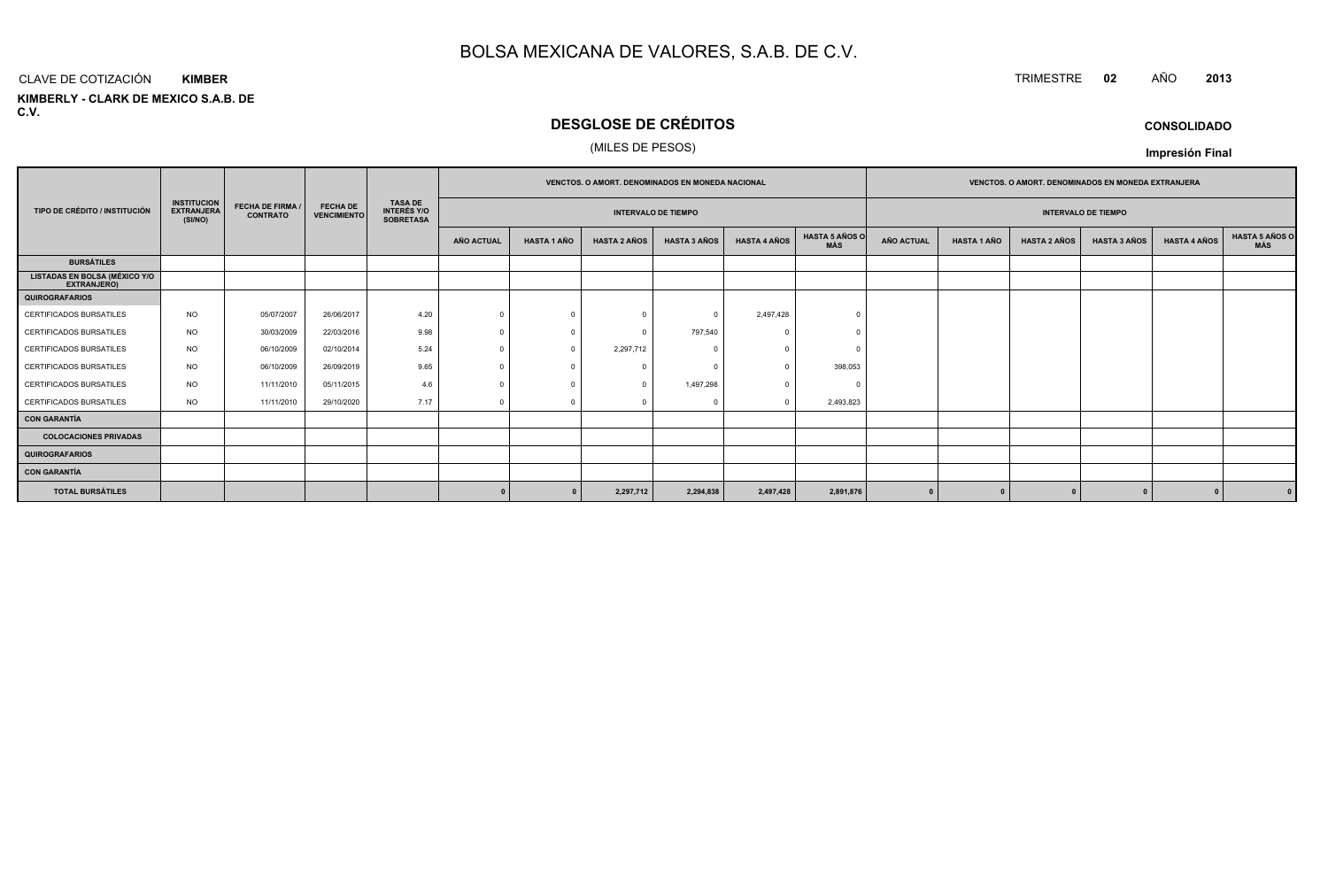#### CLAVE DE COTIZACIÓN**KIMBER**

 **KIMBERLY - CLARK DE MEXICO S.A.B. DEC.V.**

### **DESGLOSE DE CRÉDITOS**

### (MILES DE PESOS)

|                                                                                       |                                                    |                              |                                       |  | <b>VENCTOS, O AMORT, DENOMINADOS EN MONEDA NACIONAL</b> |                    |                          |                     |                     | <b>VENCTOS, O AMORT, DENOMINADOS EN MONEDA EXTRANJERA</b> |                   |                    |                     |                     |                     |                              |
|---------------------------------------------------------------------------------------|----------------------------------------------------|------------------------------|---------------------------------------|--|---------------------------------------------------------|--------------------|--------------------------|---------------------|---------------------|-----------------------------------------------------------|-------------------|--------------------|---------------------|---------------------|---------------------|------------------------------|
| TIPO DE CRÉDITO / INSTITUCIÓN                                                         | <b>INSTITUCION</b><br><b>EXTRANJERA</b><br>(SI/NO) | <b>FECHA</b><br>CONCERTACIÓN | <b>FECHA DE</b><br><b>VENCIMIENTO</b> |  | <b>INTERVALO DE TIEMPO</b>                              |                    |                          |                     |                     | <b>INTERVALO DE TIEMPO</b>                                |                   |                    |                     |                     |                     |                              |
|                                                                                       |                                                    |                              |                                       |  | AÑO ACTUAL                                              | <b>HASTA 1 AÑO</b> | <b>HASTA 2 AÑOS</b>      | <b>HASTA 3 AÑOS</b> | <b>HASTA 4 AÑOS</b> | <b>HASTA 5 AÑOS O</b><br>MÁS                              | <b>AÑO ACTUAL</b> | <b>HASTA 1 AÑO</b> | <b>HASTA 2 AÑOS</b> | <b>HASTA 3 AÑOS</b> | <b>HASTA 4 AÑOS</b> | <b>HASTA 5 AÑOS O</b><br>MÁS |
| OTROS PASIVOS CIRCULANTES Y<br>NO CIRCULANTES CON COSTO                               |                                                    |                              |                                       |  |                                                         |                    |                          |                     |                     |                                                           |                   |                    |                     |                     |                     |                              |
|                                                                                       | <b>NO</b>                                          |                              |                                       |  | $\mathbf 0$                                             | $\mathsf 0$        | $\overline{\phantom{0}}$ | $\Omega$            | $\overline{0}$      | $^{\circ}$                                                |                   |                    |                     |                     |                     |                              |
| <b>TOTAL OTROS PASIVOS</b><br><b>CIRCULANTES Y NO CIRCULANTES</b><br><b>CON COSTO</b> |                                                    |                              |                                       |  | $\Omega$                                                | $\Omega$           | $\overline{0}$           |                     | $\Omega$            |                                                           | $\mathbf 0$       | $\Omega$           | $\Omega$            | $\Omega$            | $\Omega$            |                              |
|                                                                                       |                                                    |                              |                                       |  |                                                         |                    |                          |                     |                     |                                                           |                   |                    |                     |                     |                     |                              |
| <b>PROVEEDORES</b>                                                                    |                                                    |                              |                                       |  |                                                         |                    |                          |                     |                     |                                                           |                   |                    |                     |                     |                     |                              |
| VARIOS                                                                                | <b>NO</b>                                          | 01/06/2013                   |                                       |  | $\Omega$                                                | 1,442,552          |                          |                     |                     |                                                           |                   |                    |                     |                     |                     |                              |
| VARIOS                                                                                | <b>NO</b>                                          | 01/06/2013                   |                                       |  |                                                         |                    |                          |                     |                     |                                                           | $\overline{0}$    | 1,794,001          |                     |                     |                     |                              |
| <b>TOTAL PROVEEDORES</b>                                                              |                                                    |                              |                                       |  | $\Omega$                                                | 1,442,552          |                          |                     |                     |                                                           | $\Omega$          | 1,794,001          |                     |                     |                     |                              |
|                                                                                       |                                                    |                              |                                       |  |                                                         |                    |                          |                     |                     |                                                           |                   |                    |                     |                     |                     |                              |
| OTROS PASIVOS CIRCULANTES Y<br><b>NO CIRCULANTES</b>                                  |                                                    |                              |                                       |  |                                                         |                    |                          |                     |                     |                                                           |                   |                    |                     |                     |                     |                              |
| <b>VARIOS</b>                                                                         | <b>NO</b>                                          |                              |                                       |  | $\Omega$                                                | 4,407,329          | $\overline{0}$           |                     | $\sqrt{ }$          | $\Omega$                                                  |                   |                    |                     |                     |                     |                              |
| <b>BANAMEX S.A.</b>                                                                   | <b>NO</b>                                          |                              |                                       |  | $\Omega$                                                | $\Omega$           | $\overline{0}$           |                     | 153,691             | $\Omega$                                                  |                   |                    |                     |                     |                     |                              |
| <b>VARIOS</b>                                                                         | <b>NO</b>                                          |                              |                                       |  | $\Omega$                                                | $\Omega$           | $\Omega$                 |                     | $\Omega$            | 191,775                                                   |                   |                    |                     |                     |                     |                              |
| VARIOS                                                                                | <b>NO</b>                                          |                              |                                       |  |                                                         |                    |                          |                     |                     |                                                           | $\overline{0}$    | 467                | $^{\circ}$          | $\mathbf 0$         | $\mathbf{0}$        | $\mathbf{C}$                 |
| <b>TOTAL OTROS PASIVOS</b><br><b>CIRCULANTES Y NO CIRCULANTES</b>                     |                                                    |                              |                                       |  | $\Omega$                                                | 4,407,329          | $\overline{0}$           | $\Omega$            | 153,691             | 191,775                                                   | $^{\circ}$        | 467                | $\mathbf 0$         | $\Omega$            | $\circ$             |                              |
|                                                                                       |                                                    |                              |                                       |  |                                                         |                    |                          |                     |                     |                                                           |                   |                    |                     |                     |                     |                              |

**<sup>0</sup> 5,849,881 2,297,712 2,294,838 2,651,119 3,083,651 <sup>0</sup> 1,794,468 <sup>0</sup> <sup>0</sup> <sup>0</sup> <sup>0</sup>**

### **OBSERVACIONES**

**TOTAL GENERAL**

LOS CERTIFICADOS BURSÁTILES ESTÁN DISMINUIDOS DE \$18,146 DE GASTOS POR EMISIÓNDE DEUDA.

### TRIMESTRE **<sup>02</sup>** AÑO **<sup>2013</sup>**

**CONSOLIDADO**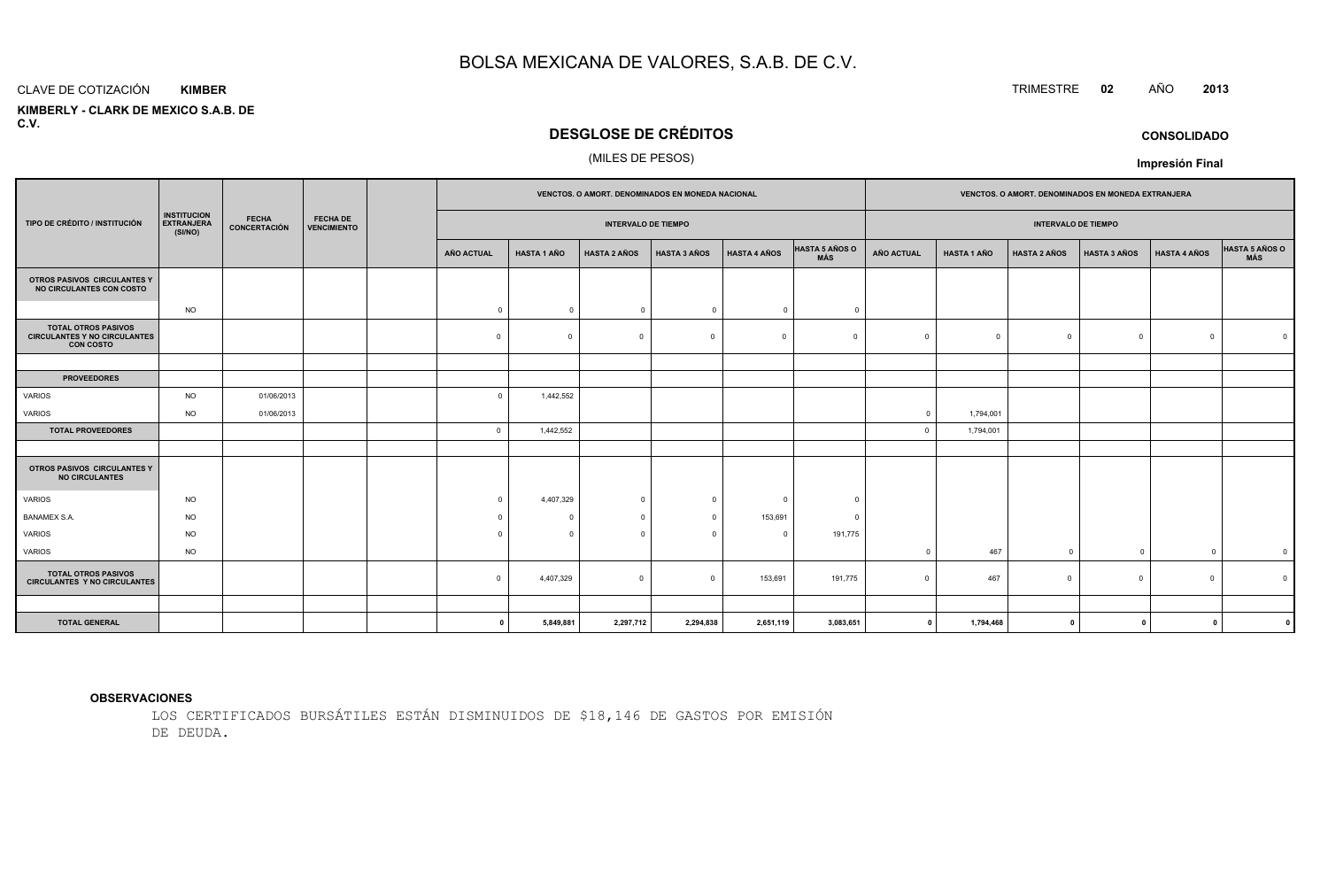CLAVE DE COTIZACIÓN: **KIMBER KIMBERLY - CLARK DE MEXICO S.A.B. DE C.V.**

**POSICIÓN MONETARIA EN MONEDA EXTRANJERA**

#### **CONSOLIDADO**

TRIMESTRE: **02** AÑO: **2013**

#### **(MILES DE PESOS)**

#### **Impresión Final**

| POSICIÓN EN MONEDA EXTRANJERA | <b>DÓLARES</b>                                   |            | <b>OTRAS MONEDAS</b> |                       | <b>TOTAL MILES DE</b> |  |
|-------------------------------|--------------------------------------------------|------------|----------------------|-----------------------|-----------------------|--|
| (MILES DE PESOS)              | MILES DE DÓLARES MILES DE PESOS MILES DE DÓLARES |            |                      | <b>MILES DE PESOS</b> | <b>PESOS</b>          |  |
| <b>ACTIVO MONETARIO</b>       | 86,739                                           | 1,124,137  | 0                    | 0                     | 1,124,137             |  |
| <b>CIRCULANTE</b>             | 86,739                                           | 1,124,137  | 0                    | 0                     | 1,124,137             |  |
| NO CIRCULANTE                 | 0                                                | 0          | 0                    | $\Omega$              | 0                     |  |
| <b>PASIVO</b>                 | 138,462                                          | 1,794,468  | 0                    | 0                     | 1,794,468             |  |
| <b>CIRCULANTE</b>             | 138,462                                          | 1,794,468  | 0                    | 0                     | 1,794,468             |  |
| NO CIRCULANTE                 | $\mathbf{0}$                                     | 0          | 0                    | 0                     | 0                     |  |
| <b>SALDO NETO</b>             | $-51,723$                                        | $-670,331$ | 0                    | 0                     | $-670,331$            |  |

### **OBSERVACIONES**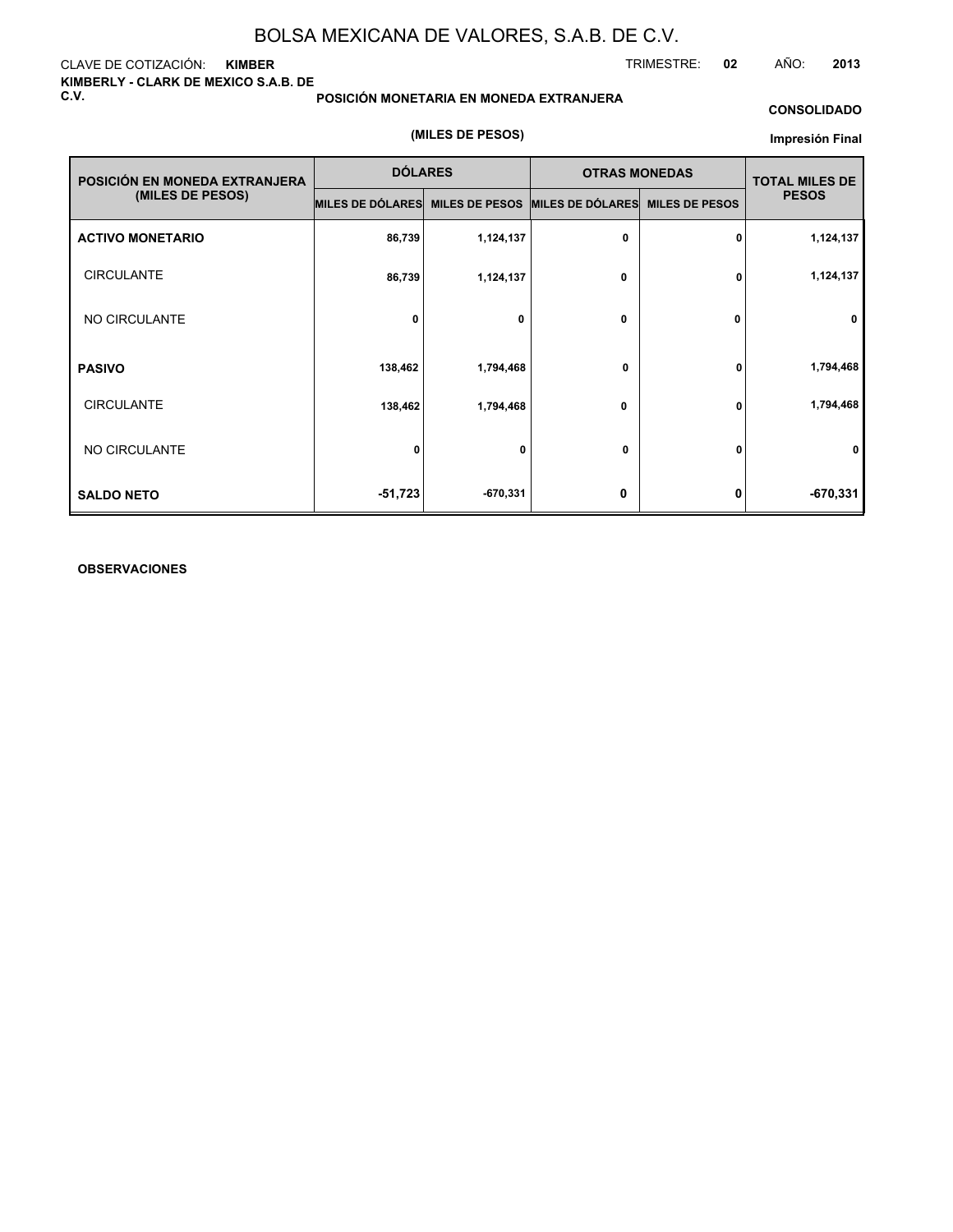| CLAVE DE COTIZACIÓN:                         | <b>KIMBER</b> |                              | TRIMESTRE: | 02 | AÑO:   | 2013                                         |
|----------------------------------------------|---------------|------------------------------|------------|----|--------|----------------------------------------------|
| KIMBERLY - CLARK DE MEXICO S.A.B. DE<br>C.V. |               | <b>INSTRUMENTOS DE DEUDA</b> |            |    | PAGINA | 1/2<br><b>CONSOLIDADO</b><br>Impresión Final |

### **LIMITACIONES FINANCIERAS SEGÚN CONTRATO, ESCRITURAS DE LA EMISION Y/O TITULO**

LAS OBLIGACIONES DE LOS CERTIFICADOS BURSÁTILES, SON DE HACER Y NO HACER; QUE NO INCLUYEN RESTRICCIONES FINANCIERAS.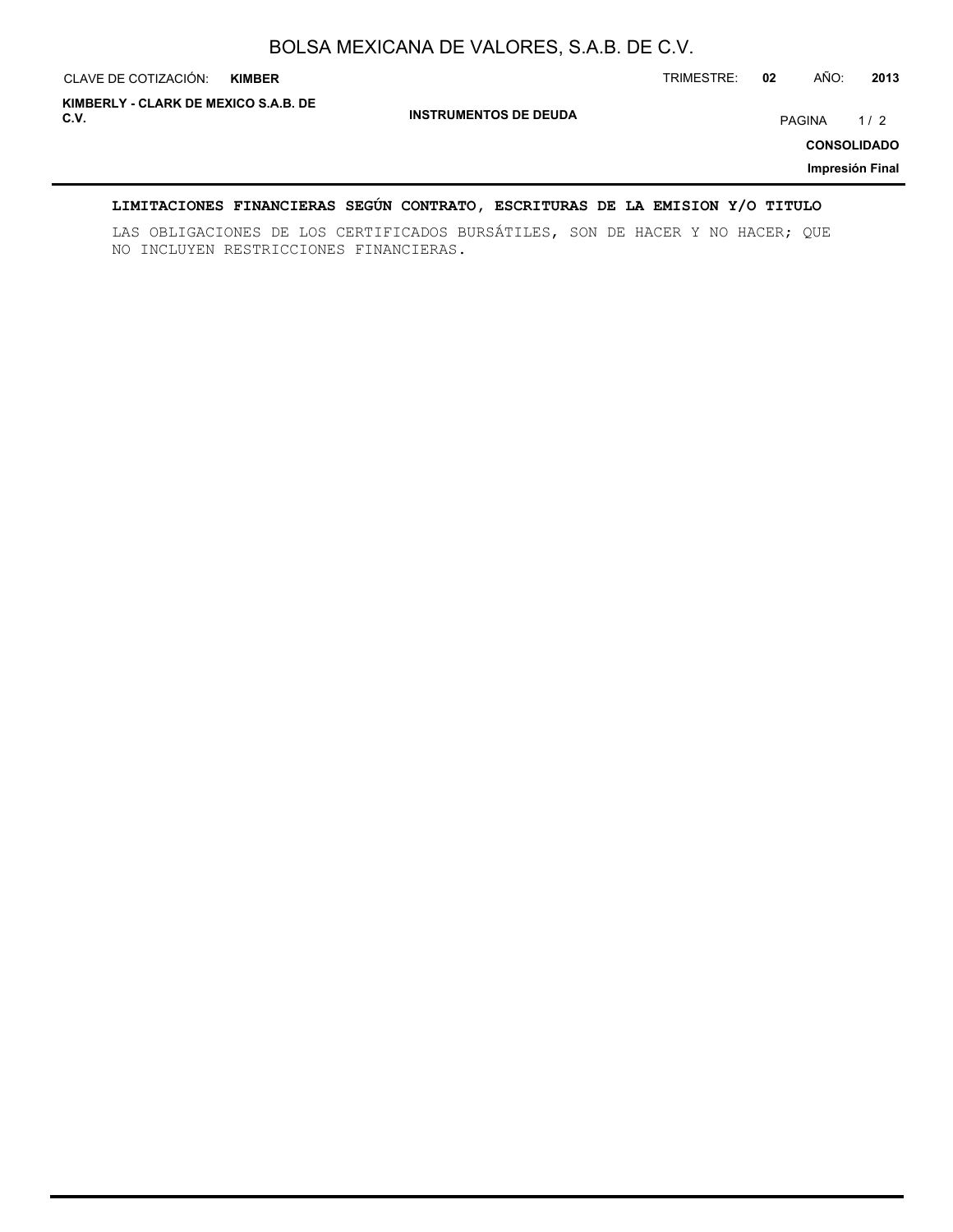| CLAVE DE COTIZACIÓN:                         | <b>KIMBER</b> |                              | TRIMESTRE: | 02 | AÑO:   | 2013                                         |
|----------------------------------------------|---------------|------------------------------|------------|----|--------|----------------------------------------------|
| KIMBERLY - CLARK DE MEXICO S.A.B. DE<br>C.V. |               | <b>INSTRUMENTOS DE DEUDA</b> |            |    | PAGINA | 2/2<br><b>CONSOLIDADO</b><br>Impresión Final |
|                                              |               |                              |            |    |        |                                              |

**SITUACIÓN ACTUAL DE LAS LIMITACIONES FINANCIERAS**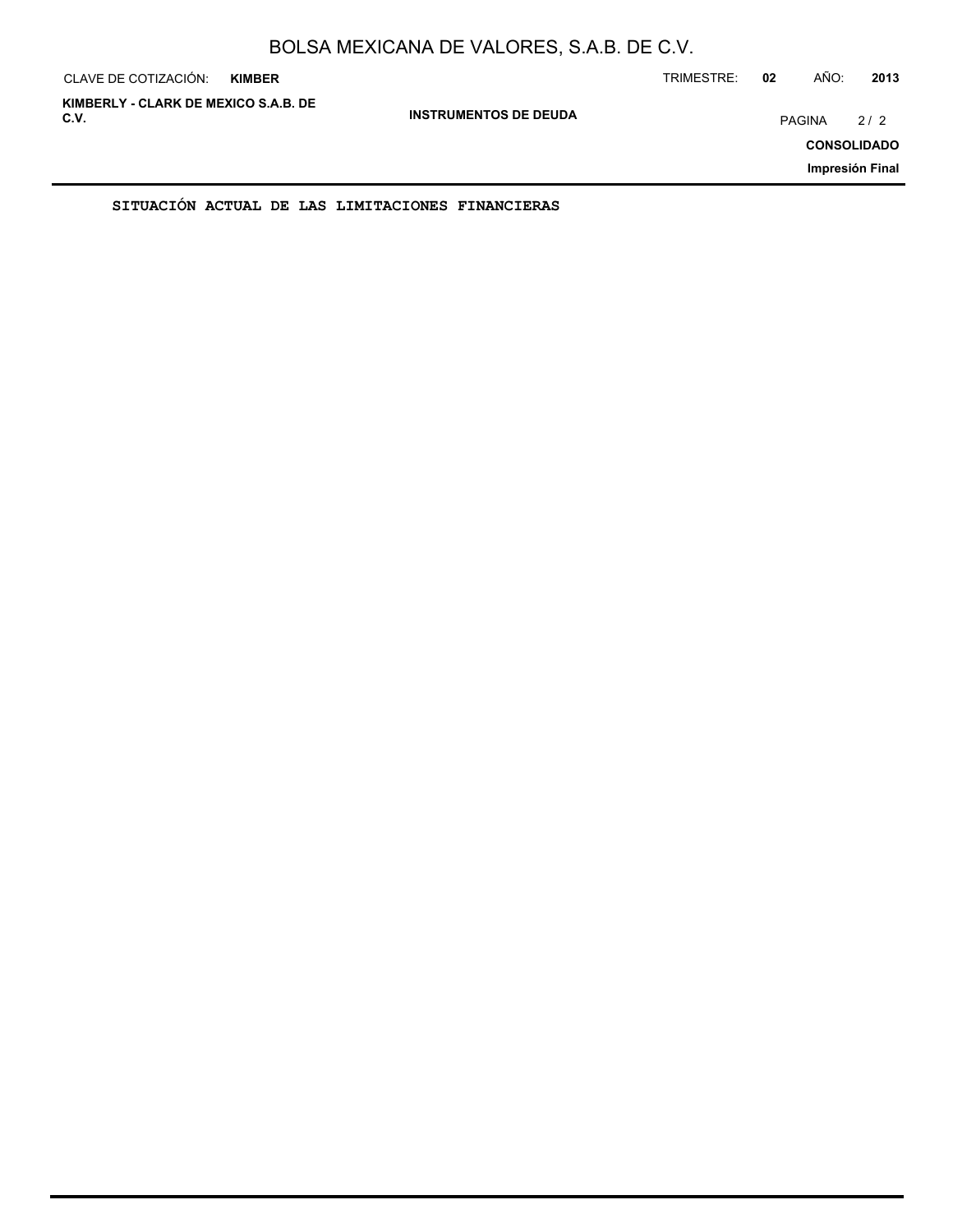CLAVE DE COTIZACIÓN TRIMESTRE **02** AÑO **2013 KIMBER**

**KIMBERLY - CLARK DE MEXICO S.A.B. DE C.V.**

### **DISTRIBUCIÓN DE INGRESOS POR PRODUCTO**

### **INGRESOS TOTALES (MILES DE PESOS)**

**CONSOLIDADO**

**Impresión Final**

| <b>PRINCIPALES PRODUCTOS O LINEA</b>      | <b>VENTAS</b>  |                | $%$ DE<br><b>PARTICIPACION EN</b> | <b>PRINCIPALES</b> |                 |  |  |  |  |  |
|-------------------------------------------|----------------|----------------|-----------------------------------|--------------------|-----------------|--|--|--|--|--|
| <b>DE PRODUCTOS</b>                       | <b>VOLUMEN</b> | <b>IMPORTE</b> | <b>EL MERCADO</b>                 | <b>MARCAS</b>      | <b>CLIENTES</b> |  |  |  |  |  |
| <b>INGRESOS NACIONALES</b>                |                |                |                                   |                    |                 |  |  |  |  |  |
| PROD. AL CONSUMIDOR                       |                | 14,469,796     | 0.00                              |                    |                 |  |  |  |  |  |
| INGRESOS POR EXPORTACIÓN                  |                |                |                                   |                    |                 |  |  |  |  |  |
| <b>INFORMACION TOTAL</b>                  | 0              | 706,781        | 0.00                              |                    |                 |  |  |  |  |  |
| INGRESOS DE SUBSIDIARIAS EN EL EXTRANJERO |                |                |                                   |                    |                 |  |  |  |  |  |
| <b>INFORMACION TOTAL</b>                  | 0              | $\Omega$       | 0.00                              |                    |                 |  |  |  |  |  |
| <b>TOTAL</b>                              | 0              | 15,176,577     |                                   |                    |                 |  |  |  |  |  |

**OBSERVACIONES**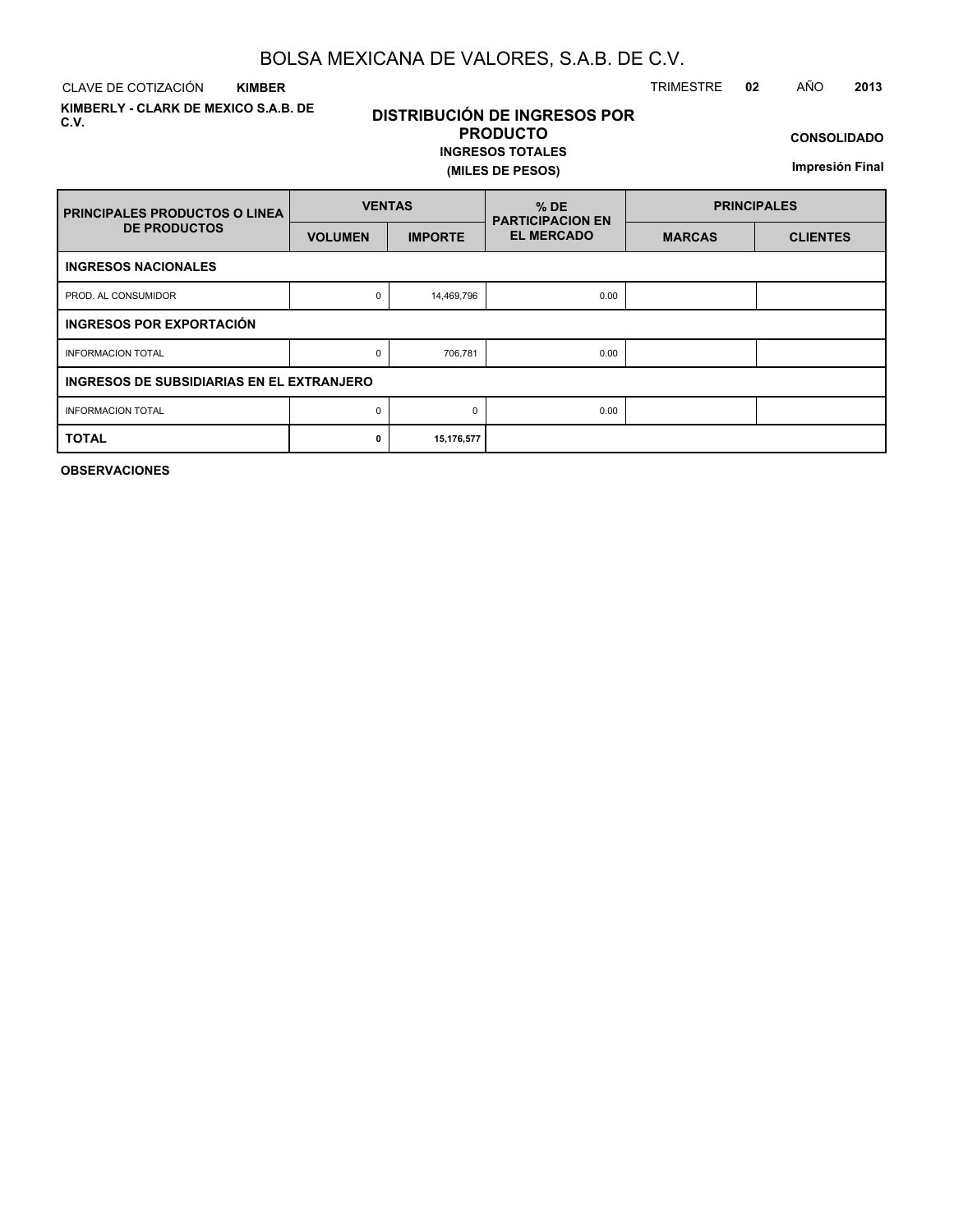**KIMBERLY - CLARK DE MEXICO S.A.B. DE C.V.**CLAVE DE COTIZACIÓN**KIMBER**

### **INTEGRACIÓN DEL CAPITAL SOCIALPAGADO**

#### **CARACTERISTICAS DE LAS ACCIONES**

**CONSOLIDADO**

**Impresión Final**

| <b>SERIES</b> |                           | <b>CUPÓN</b>  |                                                                    | <b>NUMERO DE ACCIONES</b> | <b>CAPITAL SOCIAL</b> |                   |             |                 |  |
|---------------|---------------------------|---------------|--------------------------------------------------------------------|---------------------------|-----------------------|-------------------|-------------|-----------------|--|
|               | VALOR NOMINAL(\$) VIGENTE |               | <b>PORCIÓN FIJA</b><br><b>PORCIÓN VARIABLE</b><br><b>MEXICANOS</b> |                           |                       | LIBRE SUSCRIPCIÓN | <b>FIJO</b> | <b>VARIABLE</b> |  |
| lΑ            | 0.00000                   | 38            | 1,632,217,790                                                      |                           | 1,632,217,790         | 0                 | 4,445       | $\mathbf{0}$    |  |
| lв            | 0.00000                   | 38            | 1,506,005,964                                                      |                           | 0                     | 1,506,005,964     | 4,116       | $\mathbf{0}$    |  |
| <b>TOTAL</b>  |                           | 3,138,223,754 |                                                                    | 1,632,217,790             | 1,506,005,964         | 8,561             | 0           |                 |  |

**TOTAL DE ACCIONES QUE REPRESENTAN EL CAPITAL SOCIAL PAGADO A LA FECHA DE ENVIO DE LA INFORMACIÓN:**

3,138,223,754

TRIMESTRE

**OBSERVACIONES**

 **<sup>02</sup>** AÑO**<sup>2013</sup>**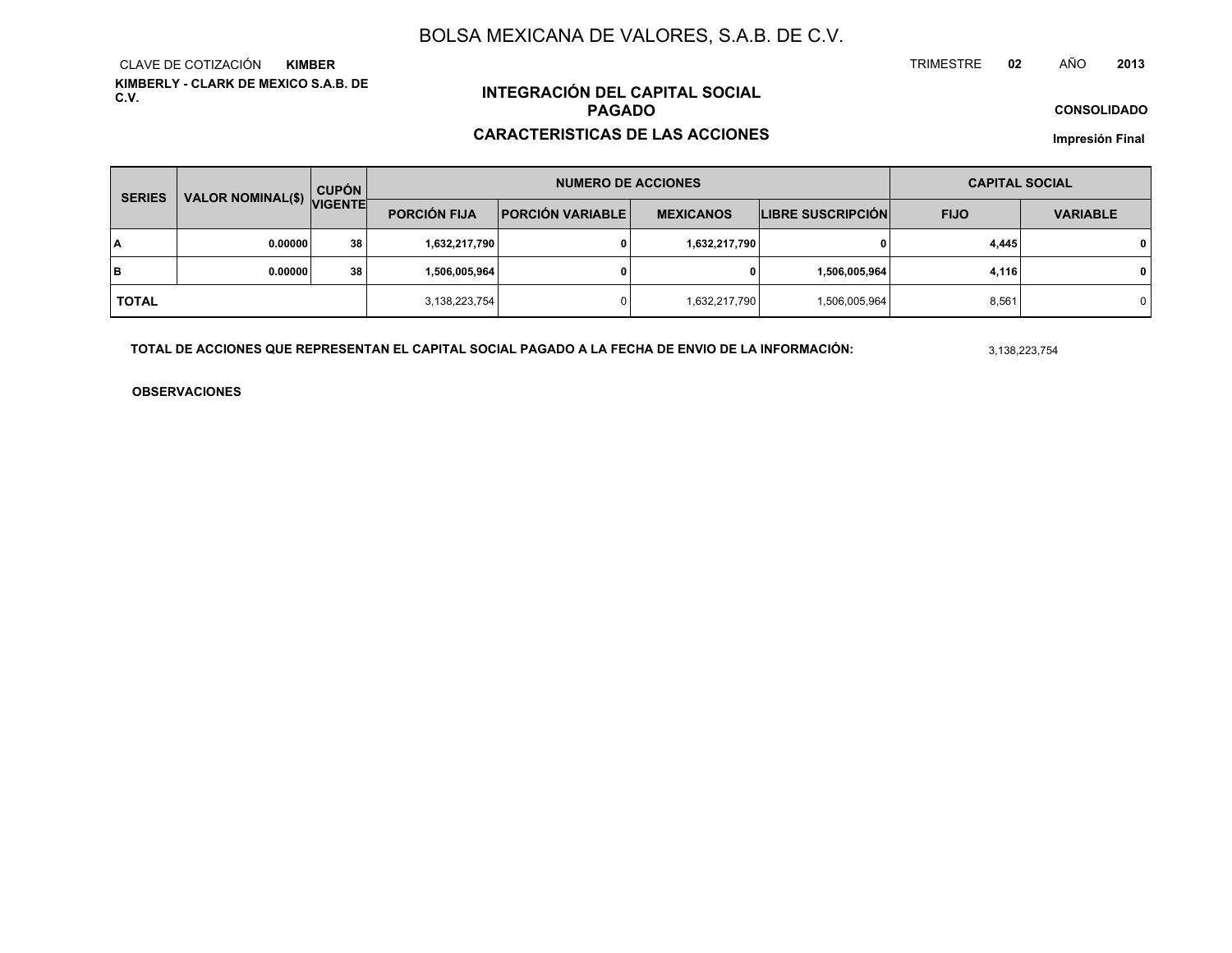CLAVE DE COTIZACIÓN: **KIMBER**

**KIMBERLY - CLARK DE MEXICO S.A.B. DE C.V.** PAGINA **/ 3**

**INSTRUMENTOS FINANCIEROS DERIVADOS**

TRIMESTRE: **02** AÑO: **2013**

 $1/3$ 

**CONSOLIDADO**

**Impresión Final**

INFORMACIÓN CUALITATIVA =======================

KIMBER MANTIENE LA POLÍTICA DE QUE EL USO DE DERIVADOS OBEDEZCA EXCLUSIVAMENTE A FINES DE COBERTURA. LA ENTIDAD CUENTA CON PROCEDIMIENTOS INTERNOS Y CONTROLES QUE VERIFICAN QUE DICHOS INSTRUMENTOS FINANCIEROS CUMPLAN CON ESE FIN.

EL PROCEDIMIENTO QUE SIGUE LA ENTIDAD PARA LA CONTRATACIÓN DE UN INSTRUMENTO FINANCIERO DERIVADO ES EL SIGUIENTE:

EL TESORERO REALIZA UN ANÁLISIS DE LOS RIESGOS (VALOR EN RIESGO), LIQUIDEZ Y ALTERNATIVAS DE COBERTURA QUE EXISTEN EN EL MERCADO Y QUE HAN SIDO EXPUESTOS POR LAS DISTINTAS INSTITUCIONES FINANCIERAS CON LAS QUE LA ENTIDAD TRABAJA. EL TESORERO LE PRESENTA DICHO ESTUDIO Y SU RECOMENDACIÓN AL DIRECTOR DE FINANZAS EL CUAL ANALIZA Y POSTERIORMENTE SOMETE A CONSIDERACIÓN DEL DIRECTOR GENERAL UNA RECOMENDACIÓN. FINALMENTE, TAL RECOMENDACIÓN ES PRESENTADA AL PRESIDENTE DEL CONSEJO QUIEN DA LA APROBACIÓN O NEGATIVA SOBRE LA CONTRATACIÓN DEL INSTRUMENTO FINANCIERO DERIVADO EN CUESTIÓN.

CUANDO UN DERIVADO HA SIDO CONTRATADO, EL ESQUEMA DE COBERTURA A QUE SE REFIERE, SE PRESENTA AL COMITÉ DE AUDITORÍA INTEGRADO POR CONSEJEROS INDEPENDIENTES Y FINALMENTE SE EXPONE AL CONSEJO DE ADMINISTRACIÓN EN LA SESIÓN INMEDIATA SIGUIENTE, CON EL FIN DE MANTENER DEBIDAMENTE INFORMADOS A LOS CONSEJEROS.

RIESGOS SUJETOS DE COBERTURA ============================

EL 100% DE LA DEUDA DE KIMBER ESTÁ DENOMINADA EN PESOS BAJO LA MODALIDAD DE CERTIFICADOS BURSÁTILES DE LARGO PLAZO CON TASAS FIJAS Y VARIABLES. LA ADMINISTRACIÓN SE HA PREOCUPADO POR REDUCIR LA EXPOSICIÓN EN VARIACIONES DE TASAS DE INTERÉS SOBRE DICHOS CERTIFICADOS BURSÁTILES BUSCANDO UN EQUILIBRIO ENTRE TASAS. CUANDO EN EL MERCADO MEXICANO SE HAN GENERADO OPORTUNIDADES PARA MANTENER DICHO BALANCE, LA ENTIDAD HA RECURRIDO A INSTRUMENTOS FINANCIEROS DERIVADOS PARA LOGRAR DICHO FIN.

LA ENTIDAD NO TIENE RESTRICCIONES SOBRE LOS MERCADOS DE NEGOCIACIÓN DONDE SE LLEVEN A CABO DICHOS INSTRUMENTOS FINANCIEROS DERIVADOS, ESTOS ESTARÁN EN FUNCIÓN DE LAS CARACTERÍSTICAS DEL DERIVADO.

KIMBER NO MANTIENE UNA POLÍTICA SOBRE LLAMADAS DE MARGEN NI COLATERALES, ESTAS SE DECIDEN DEPENDIENDO DEL INSTRUMENTO FINANCIERO DERIVADO QUE SE TRATE EN CUESTIÓN.

LOS PROCEDIMIENTOS INTERNOS SON AUDITADOS POR EL AUDITOR INTERNO Y LAS CIFRAS REFLEJADAS EN LOS ESTADOS FINANCIEROS PRODUCTO DE LAS OPERACIONES CON INSTRUMENTOS FINANCIEROS DERIVADOS SON AUDITADAS POR EL DESPACHO DE AUDITORÍA EXTERNO CON EL QUE CUENTA LA ENTIDAD.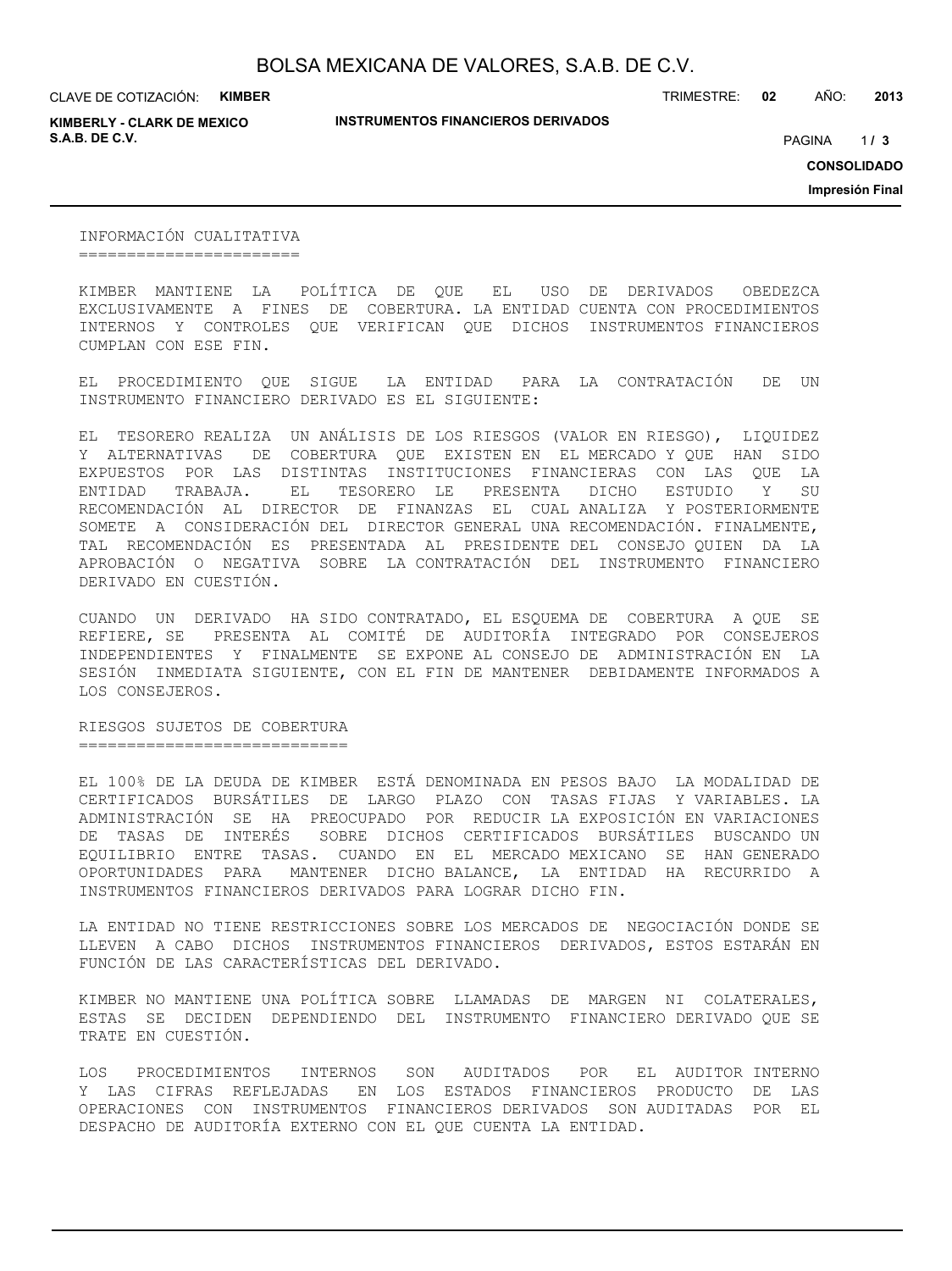CLAVE DE COTIZACIÓN: **KIMBER**

TRIMESTRE: **02** AÑO: **2013**

**KIMBERLY - CLARK DE MEXICO S.A.B. DE C.V.** PAGINA **/ 3**

**INSTRUMENTOS FINANCIEROS DERIVADOS**

 $213$ 

**CONSOLIDADO**

**Impresión Final**

SWAP DE TASAS DE INTERÉS POR CRÉDITOS EN MONEDA NACIONAL ========================================================

AL 30 DE JUNIO DE 2013, KIMBER TIENE FINANCIAMIENTOS EN CERTIFICADOS BURSÁTILES POR \$10,000 MILLONES DE PESOS. DE DICHO TOTAL, \$6,300 ESTÁN CONTRATADOS A TASA VARIABLE.

CON LA FINALIDAD DE REDUCIR EL RIESGO EN LAS VARIACIONES EN TASAS DE INTERÉS EL 9 DE JULIO DE 2007 SE REALIZÓ CON EL BANCO NACIONAL DE MÉXICO, S.A. UN CONTRATO DE INTERCAMBIO DE TASAS DE INTERÉS POR UN MONTO DE \$1,500 MILLONES DE PESOS PARA CONVERTIR EL PERFIL DE PAGO DE INTERÉS VARIABLE A TASA FIJA DE 8.01% ANUAL Y CON VENCIMIENTOS MENSUALES. LA FECHA DE VENCIMIENTO DE ESTE CONTRATO ES EL 26 DE JUNIO DE 2017. ESTOS 1,500 MILLONES FORMAN PARTE DE UNA EMISIÓN DE CERTIFICADOS BURSÁTILES POR 2,500 MILLONES EMITIDOS EN 2007, LOS CUALES PAGAN INTERESES A TIIE – 10 PUNTOS BASE.

DEBIDO A QUE TANTO EL IMPORTE COMO LOS VENCIMIENTOS DEL CAPITAL Y LOS PAGOS DE INTERÉS SON IGUALES A LA PORCIÓN DEL CRÉDITO, SE DESIGNÓ A ESTE CONTRATO COMO INSTRUMENTO DE COBERTURA DE FLUJOS DE EFECTIVO.

KIMBER HA MANTENIDO LA POLÍTICA DE USAR A LA MISMA INSTITUCIÓN FINANCIERA CON LA QUE SE CONTRATA EL INSTRUMENTO FINANCIERO DERIVADO COMO AGENTE DE CÁLCULO O VALUADOR, EN ESE SENTIDO LA ENTIDAD RECIBE INFORMACIÓN MENSUAL SOBRE EL VALOR RAZONABLE DE DICHO INSTRUMENTO.

INFORMACIÓN DE RIESGOS EN EL USO DE DERIVADOS E INFORMACIÓN CUANTITATIVA ========================================================================

LA ENTIDAD CUENTA CON RECURSOS PROPIOS Y LÍNEAS DE CRÉDITO NO COMPROMETIDAS CON DIVERSAS INSTITUCIONES FINANCIERAS LAS CUALES PUDIERA ACCESAR PARA ATENDER CUALQUIER NECESIDAD DERIVADA DE REQUERIMIENTOS POR EL USO DE DERIVADOS. AL 30 DE JUNIO DE 2013, LA POSICIÓN DE EFECTIVO ES DE \$2,986 MILLONES DE PESOS.

A LA FECHA DE ESTE REPORTE NO SE HA IDENTIFICADO NINGÚN RIESGO O CONTINGENCIA FUTURA EN LA POSICIÓN DEL INSTRUMENTO FINANCIERO DERIVADO, DE LA MISMA MANERA NO EXISTE NINGUNA EVENTUALIDAD O CAMBIO EN EL VALOR DEL SUBYACENTE QUE IMPLIQUE QUE EL USO DEL DERIVADO ACTUALMENTE CONTRATADO DIFIERA DEL ORIGINALMENTE CONTRATADO NI QUE IMPLIQUE LA PÉRDIDA PARCIAL O TOTAL DE LA COBERTURA, POR LO TANTO, SE ESTIMA NO ASUMIR NUEVAS OBLIGACIONES CON RELACIÓN A ESTE DERIVADO.

EL VALOR RAZONABLE DE ESTE CONTRATO ES UN PASIVO A LARGO PLAZO POR \$153.7 MILLONES DE PESOS Y LA CONTRAPARTIDA NETA DE IMPUESTOS SE PRESENTA COMO PARTE DE OTROS RESULTADOS INTEGRALES EN EL CAPITAL CONTABLE. DURANTE 2013 SE RECONOCIÓ UN EFECTO DESFAVORABLE EN LOS RESULTADOS DEL PERIODO POR \$26.6 MILLONES DE PESOS.

DURANTE EL TRIMESTRE, NO SE VENCIÓ NI SE CERRÓ NINGÚN INSTRUMENTO FINANCIERO DERIVADO. DE LA MISMA MANERA, NINGUNA LLAMADA DE MARGEN FUE RECIBIDA DURANTE DICHO PERIODO.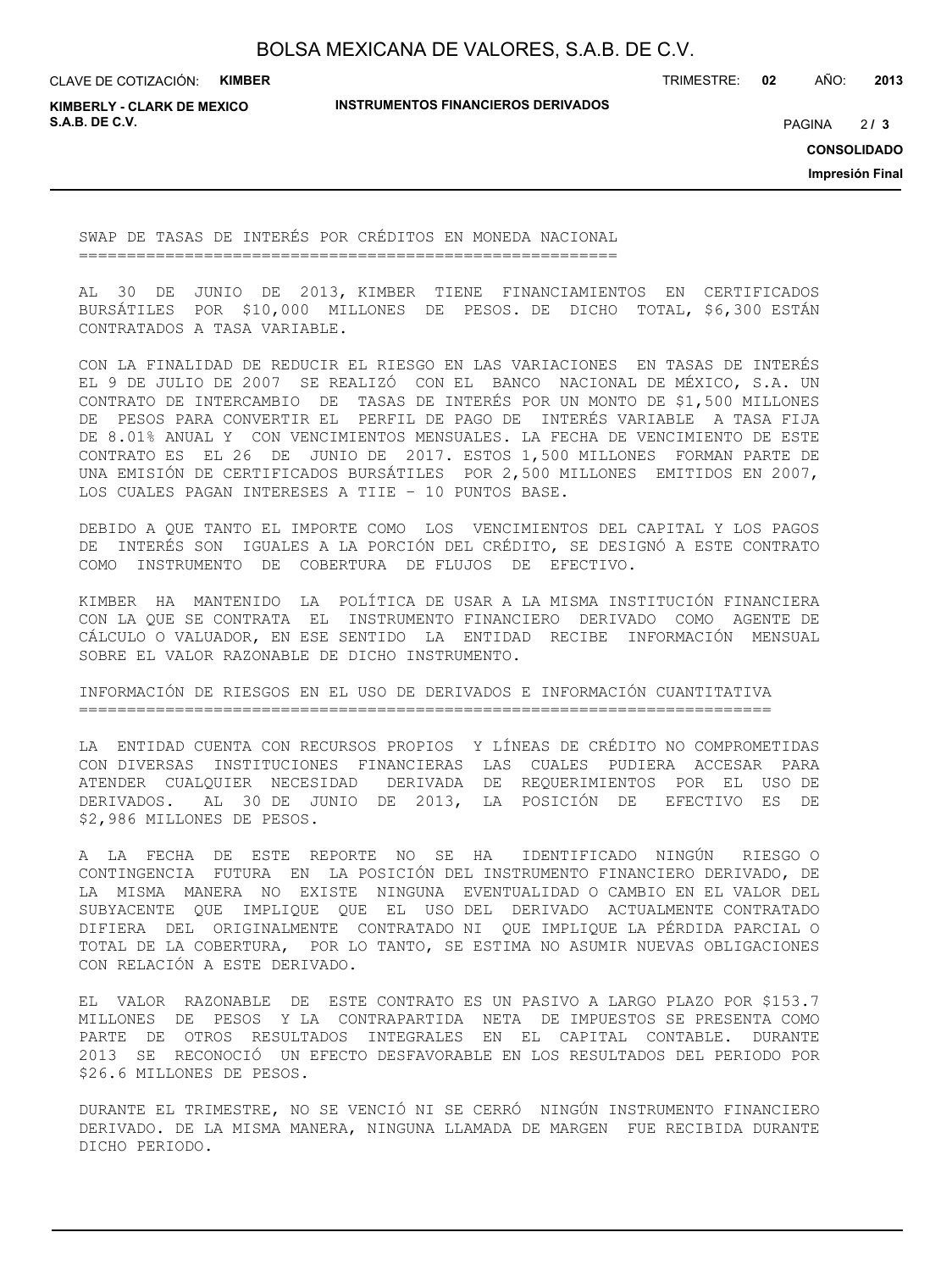| CLAVE DE COTIZACIÓN:                                | <b>KIMBER</b> |                                           | TRIMESTRE: | 02 | AÑO:          | 2013               |
|-----------------------------------------------------|---------------|-------------------------------------------|------------|----|---------------|--------------------|
| <b>KIMBERLY - CLARK DE MEXICO</b><br>S.A.B. DE C.V. |               | <b>INSTRUMENTOS FINANCIEROS DERIVADOS</b> |            |    | <b>PAGINA</b> | 3/3                |
|                                                     |               |                                           |            |    |               | <b>CONSOLIDADO</b> |
|                                                     |               |                                           |            |    |               | Impresión Final    |
|                                                     |               |                                           |            |    |               |                    |

AL 30 DE JUNIO DE 2013, NO SE HA PRESENTADO NINGÚN INCUMPLIMIENTO CON RELACIÓN A ESTE INSTRUMENTO FINANCIERO DERIVADO.

AUN CUANDO DICHO INSTRUMENTO FINANCIERO DERIVADO NO ESTÁ NI REMOTAMENTE CERCANO A LOS LÍMITES IMPUESTOS POR LA CNBV PARA PRESENTAR LA TABLA 1, ÉSTA SE ADJUNTA EN ARAS DE ACLARAR AÚN MÁS LA INFORMACIÓN A NUESTROS INVERSIONISTAS.

(CIFRAS EN MILLONES DE PESOS)

| TIPO      | FINES       | MONTO    | VALOR DEL ACTIVO |          |                   | VALOR     |            | COLATERAL  |
|-----------|-------------|----------|------------------|----------|-------------------|-----------|------------|------------|
| DE        | DE          | NOCIONAL | SUBYACENTE/      |          |                   | RAZONABLE |            | /LINEAS DE |
| DERIVADO, | COBERT.     | /VALOR   | VARIABLE DE      |          |                   |           |            | CREDITO/   |
| VALOR     | U OTROS     | NOMINAL  | REFERENCIA       |          |                   |           | <b>POR</b> | VALORES    |
| Ω         | FINES       |          | TRIM.            | TRIM.    | TRIM.             | TRIM.     | AÑO        | DADOS EN   |
| CONTRATO  | TALES       |          | ACTUAL           | ANT.     | ACTUAL            | ANT.      |            | GARANTIA   |
|           | <b>COMO</b> |          |                  |          |                   |           |            |            |
|           | NEGOCIAC.   |          |                  |          |                   |           |            |            |
|           |             |          |                  |          |                   |           |            |            |
| SWAP      | COBER-      | \$1,500  | TIEE             | TIIE     | $$153.7$ $$194.4$ |           | N/A        | N/A        |
| DE        | TURA        |          | $-0.10%$         | $-0.10%$ |                   |           |            |            |
| TASA      |             |          |                  |          |                   |           |            |            |
| DE        |             |          |                  |          |                   |           |            |            |
| INTERÉS   |             |          |                  |          |                   |           |            |            |

#### ANÁLISIS DE SENSIBILIDAD Y CAMBIOS EN EL VALOR RAZONABLE ========================================================

DEBIDO A QUE EL DERIVADO CON EL QUE CUENTA LA ENTIDAD AL CIERRE DEL EJERCICIO ES UN DERIVADO DE COBERTURA, NO SE REQUIERE DE UN ANÁLISIS DE SENSIBILIDAD. INDEPENDIENTEMENTE DEL VALOR DEL SUBYACENTE, DEBIDO A QUE TANTO EL IMPORTE COMO LOS VENCIMIENTOS DE CAPITAL Y LOS PAGOS DE INTERÉS SON IGUALES A LA PORCIÓN DEL CRÉDITO, DICHO DERIVADO ES EFECTIVO Y LO SERÁ HASTA SU VENCIMIENTO.